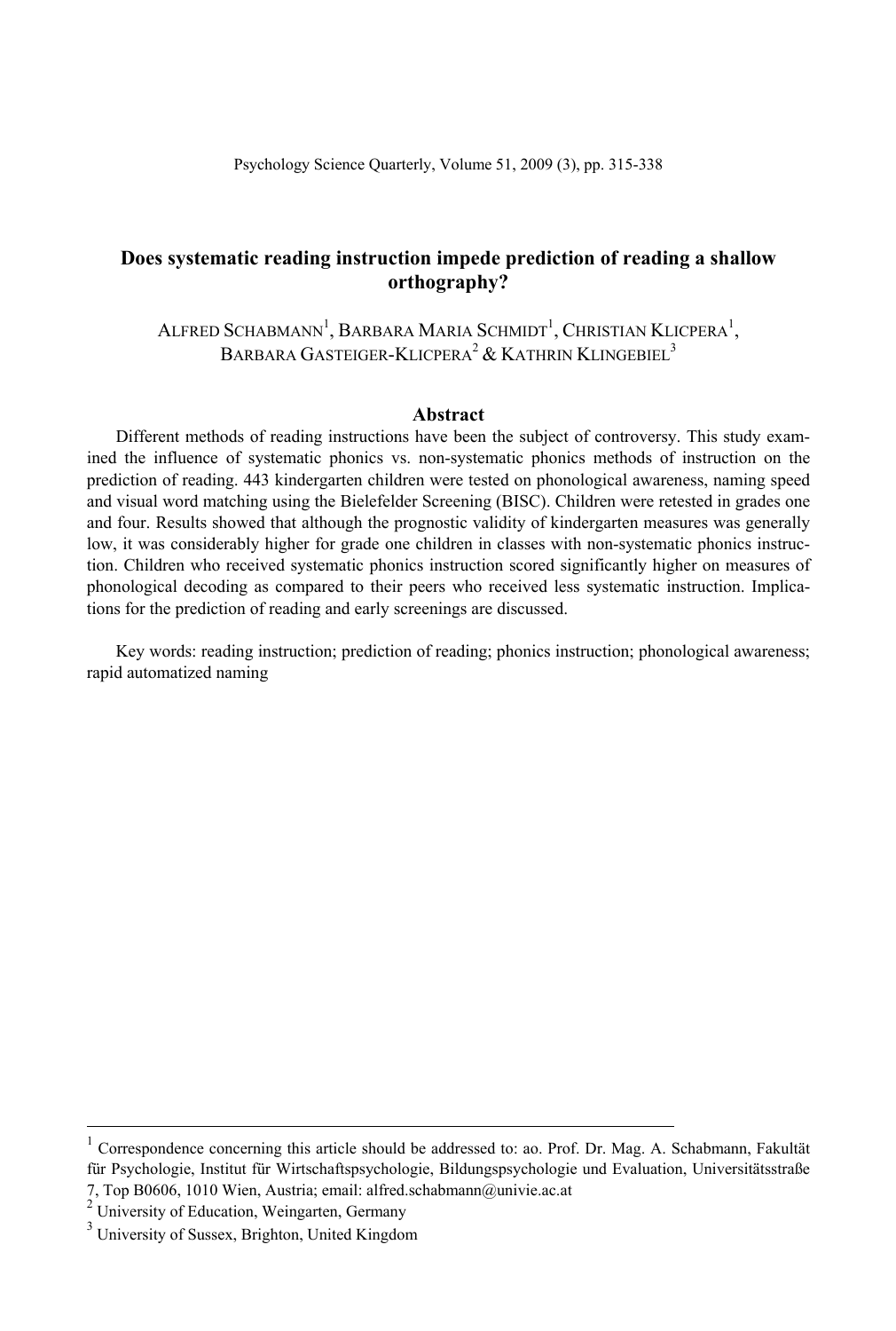## **Introduction**

Early identification of children at risk for reading difficulties is of particular importance. It allows timely intervention to avoid serious reading problems which could otherwise cause failure during early schooling and later academic career (e.g. Schabmann & Kabicher, 2007; Torgesen & Burgess, 1998).

Previous research in English speaking countries has demonstrated that reading achievement can be predicted by early measures of phonological awareness (PA) and naming speed. PA implies the ability to manipulate large (e.g. syllables) and small (e.g. phonemes) units of spoken language, which helps children to understand the grapheme-phoneme coding principle in written language (e.g. Bradley & Bryant, 1985; Bryant, Bradley, MacLean & Crossland, 1989). Early difficulties in PA hence interfere with the acquisition of alphabetic coding, particularly at the beginning of learning how to read. PA tasks include rhyming, syllable counting, phoneme deletion, phoneme blending, and phoneme detection (for further tasks see Landerl & Wimmer, 2000; 2008).

To measure naming speed subjects are asked to recall and name letters, digits, objects, or colours as quickly as possible (also called rapid automatized naming, RAN). So far, no consensus about the nature of relationship between RAN and reading has been found. Some authors argue RAN should be considered part of a more general "phonological processing" construct that reflects the access to phonological information in the long term memory (e.g. Torgesen, Wagner & Rashotte, 1998). However, previous studies showed that RAN accounts for additional variance in reading even when controlling for phonological awareness (Bishop, 2003; Blachman, 1984; Bowers, 1995; Bowers & Swanson, 1991; Compton, De-Fries & Olson, 2001; Cornwall, 1992; Landerl & Wimmer, 2008; Manis, Doi & Badha, 2000; McBride-Chang & Manis, 1996; Wimmer, 1993; Wolf & Bowers, 1999).

Some authors consider RAN as an indicator of a mechanism that is essential for automatic processing of orthographic (rather than phonological) representations in memory, i.e. slow letter identification would make it difficult for children to acquire the sensitivity for frequently occurring orthographic patterns (e.g. Bowers & Wolf, 1993; Wolf, Bowers & Biddle, 2000; for a more detailed discussion see Kirby, Parilla & Pfeiffer, 2003 or Georgiou, Parilla, Kirby & Stephenson, 2008; for a recent finding challenging this view see Moll, Fussenegger, Willburger & Landerl, 2009). Other authors (e.g. Spring & Davis, 1988) assume that RAN might reflect the ability to coordinate multiple concurrent processes (i.e. visual, linguistic and articulatory) or general cognitive processing speed (e.g. Kail, Hall  $\&$ Caskey, 1999).

For the predictive strength of early PA and RAN measures at least three methodological aspects are critical (Verhagen, Aarnoutse & van Leeuwe, 2008): The manner in which PA and RAN are measured, the implemented reading measures (i.e. reading accuracy vs. reading speed), and the regularity of the orthographic system (i.e. the transparency of letter to sound mapping, see Landerl & Wimmer, 2008). In the present study, we primarily concentrate on the latter. Languages differ in terms of orthographic regularity. English, for example, contains many inconsistencies in grapheme-phoneme mapping and is therefore regarded as *deep* orthography. On the other hand, German with its very consistent grapheme–phoneme correspondences is regarded as *shallow* orthography. The current findings are summarized below:

1. In languages with relatively less consistent orthography the effect of PA on the later reading accuracy and reading speed seems stronger and most notably more stable than in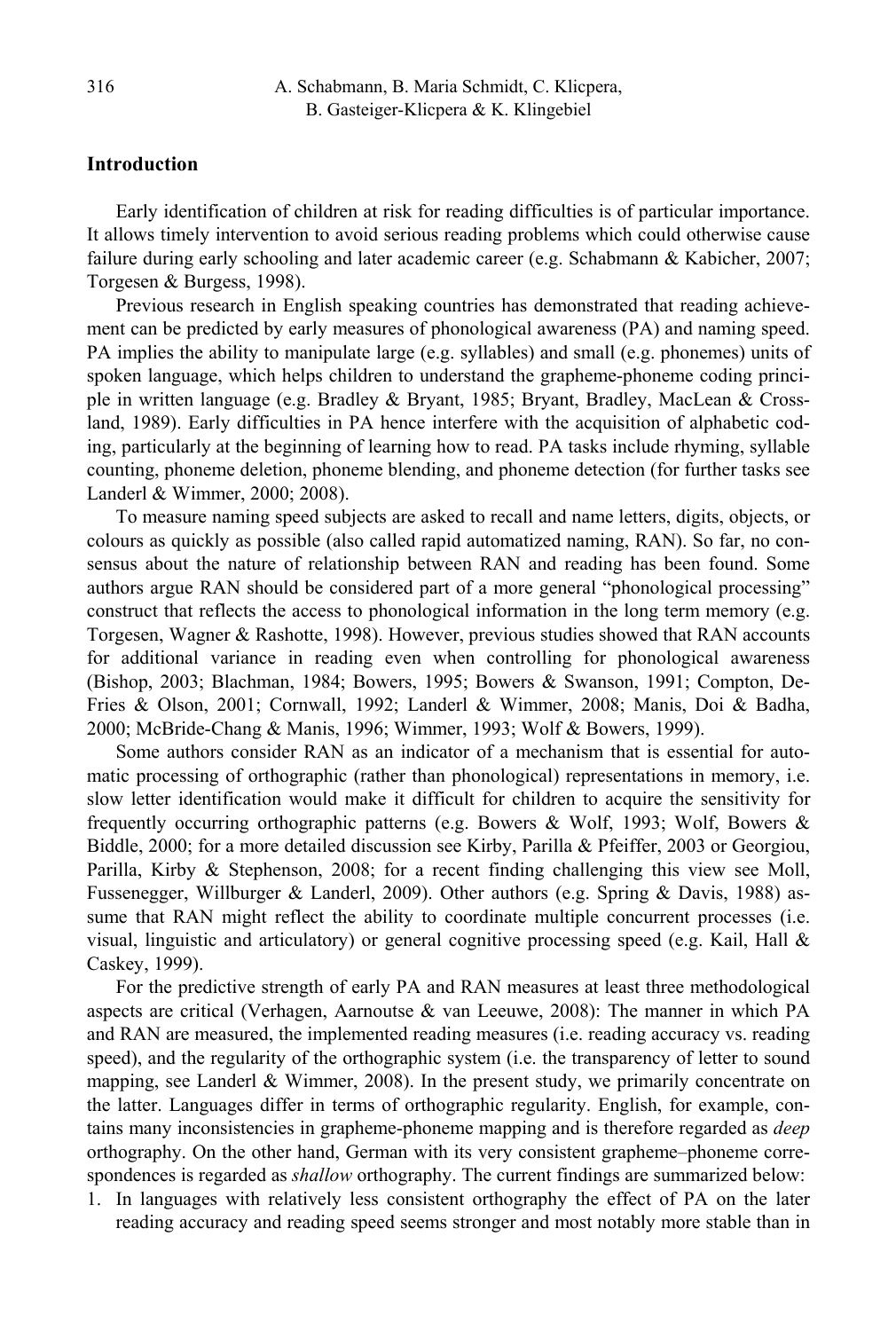consistent orthographies. For instance, while both PA and RAN predict reading accuracy in English-speaking countries until grade three (e.g. Parilla, Kirby & McQuarrie, 2004; Schatschneider, Francis, Carlson, Fletcher & Foorman, 2004), PA was only predictive for grade one reading accuracy in a more regular orthography (Dutch) in the study of Verhagen, Aarnoutse & van Leeuwe (2006). Landerl and Wimmer (2008) showed that PA predicted reading fluency in Austrian children in grade one, but failed as a predictor in grade four and eight. However, contradictory findings were reported in two crosscultural studies (Caravolas, Violín & Hulme, 2005; Patel, Snowling & de Jong, 2004) in which PA contributed to the prediction of reading speed and accuracy for Englishspeaking children as well as children speaking a more regular language in terms of orthographic consistency (Dutch and Czech).

2. For English-speaking countries (or countries with less consistent orthography) findings on the prognostic strength of RAN measures for reading speed were inconsistent (see Verhagen et al., 2008). Yet, RAN was frequently found to be a strong predictor of reading accuracy, even though it appeared to contribute less to the prediction of reading when objects were used as stimuli rather than letters or digits (e.g. Manis et al., 2000; Neuhaus & Swank, 2002). For more regular orthographies, RAN was found a stable predictor for reading accuracy and reading speed (e.g. Landerl & Wimmer, 2008; Verhagen et al., 2008; Wimmer, Mayringer & Landerl, 2000).

Nevertheless other aspects may be of additional importance (see e.g. Verhagen et al., 2008). The limited predictive strength of PA in regular orthographies with consistent effects of RAN can be interpreted as the outcome of two interacting components of learning to read in these language systems. Firstly, as grapheme-phoneme correspondences (GPC) are very transparent and hence leave little room for ambiguity, it is relatively easy for young German readers to map graphemes to phonemes properly, even for children with low PA preliminary to reading instruction. One year after the onset of instruction, German-speaking children make on average less than 5% reading errors and even the weakest readers in grade two with a percentile <5 read eight out of ten words correctly (Klicpera & Schabmann, 1993). In other words, a deeper insight of the phonological structure of spoken language is not necessary prior to reading instruction to acquire the basic principles of alphabetic reading, especially if reading instruction focuses on systematic introduction of GPC. Secondly, recent findings suggest that PA could be rather a consequence of early reading instruction than a precondition for learning to read, and that children acquire PA simultaneously with alphabetic reading (e.g. Cossu et al., 1988; Morais, Alegria & Content, 1987; Wimmer et al., 1991). This is particularly the case when PA is measured on phoneme level. Wimmer et al. (1991) found that although almost all of their participating children failed in a vowel substitution task before reading instruction, most of them scored close to perfect in this task after only a few months of school. Furthermore, it was found that children with good PA prior to reading instruction exhibited high reading accuracy in school, however, the same was true for nearly all the children with little or no PA at the beginning of grade one. The authors conclude that "phonemic awareness should not be considered a precondition which must be met before successful reading and spelling instruction can begin" (Wimmer et al, 1991; p. 245). For them the critical point is how easy or difficult PA can be induced by reading instruction.

If this assumption is true, reading instruction itself becomes an important aspect in the early prediction of reading. In systematic letter-to-sound instructions children with little or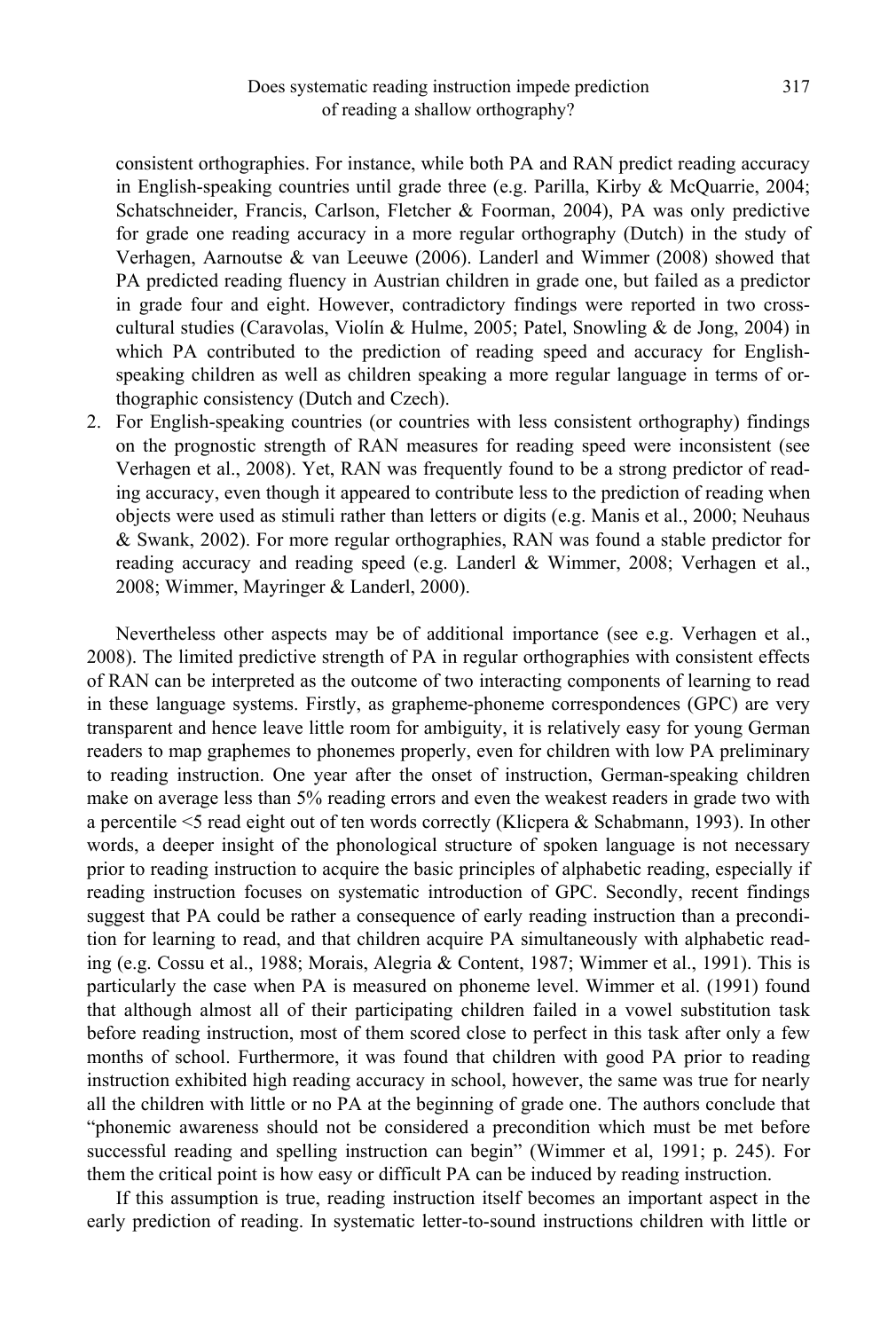no PA prior grade one would still have the chance to acquire both PA and alphabetic reading solely driven by the received reading instruction (although a few might still fail). On the other hand, if a less systematic instruction is given, children with little or no PA prior grade one would fail to develop PA and hence alphabetic reading; although they have potential to be successful in both. Thus, in classes with less systematic letter-to-sound instruction the correlation between early PA and reading will be stronger than in classes with a more systematic letter-to-sound instruction. This argument was brought by Ehri (1993). "It would seem that with carefully planned instruction and sufficient practice to insure the learners master the alphabetic system and become able to use in automatically to decode new words and to acquire sight words, the predictive success of measures like phonological awareness [...] might be weakened because good instruction should remediate deficits and hence eliminate the influence of individual differences on the literacy acquisition process." (Ehri, 1993, p. 249).

As described above, the cognitive mechanisms underlying the RAN-reading relationship are not entirely understood. Two competing conclusions can be drawn from the theoretical positions previously cited regarding to the influence of reading instruction on the predictive strength of preschool RAN measures: If RAN is conceptualized as an indicator of the cognitive processing (which might not be touched by reading instruction) it would be a predictor of reading *irrespective of the instructional method*. On the other hand, if the assumptions of the double-deficit theory (e.g. Wolf, Bowers & Biddle, 2000) are correct and RAN reflects orthographic processing, a systematic letter-to-sound instruction should be helpful to develop an orthographic sensitivity for frequently occurring letter strings and thus would diminish the predictive strength of RAN, predominately at the later stages of reading acquisition and for reading speed.

#### **Research questions**

Although the (possible) importance of systematic reading instruction is often stated (e.g. Landerl & Wimmer, 2008; Marx & Weber, 2006; Wimmer et al., 1991) there are little findings about this issue in German readers. A few studies were carried out in the late 60s (Ferdinand, 1970; Holzinger, 1964; H. Müller, 1964; R. Müller, 1965; Schubenz, 1966): Classes with systematic phonics instruction were compared to classes in which whole-word (i.e. non phonics) instruction methods were the primary approach. Differences in reading and spelling scores showed that children who received systematic phonics instruction outperformed their peers in classes with whole-word instruction. However, differences did not persist until the end of grade four. Furthermore, in classes with whole-word instruction, progress in reading and spelling seemed to depend more on the general intellectual ability (Holzinger, 1964; H. Müller, 1964; Schubenz, 1966).

One reason for the lack of studies might be the common use of a letter-to-sound approach in German speaking countries. Whole-word reading instruction was abandoned almost completely in the late seventies. Yet, systematic phonic instruction shows great variation in how it is implemented in class. For instance, within the rather broad framework of the curriculum for primary schools in Austria, teachers are free in their choice of instruction method, i.e. they can decide which primers or other materials to use. They are even allowed to refuse the use of primers at all while using their own materials (e.g. lists of words from the internet or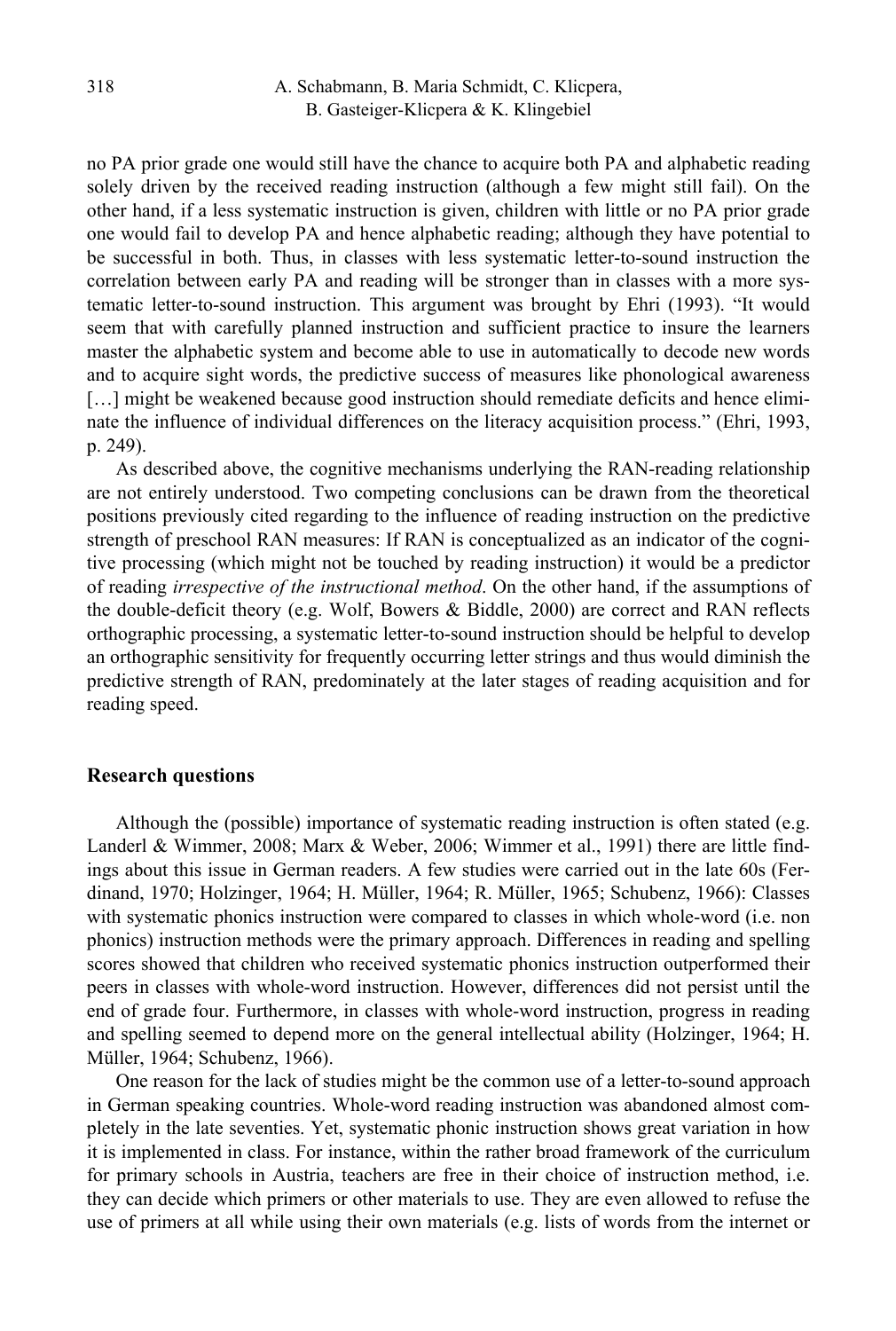other sources). Taking this information into account it seems feasible to assume that there are classes in which the letter-to-sound instruction is considerably less systematic than in others.

In the present study we explored the influence of instruction on the prediction of reading achievement by comparing extreme groups based on which materials (e.g. primers, sight word lists) teachers used and how they proceeded with instruction (see below for a more detailed description). Schabmann (2007) showed that the use of these criteria is a feasible and theoretically appropriate approach for identifying classes in which sufficiently different teaching methods in terms of letter-to-sound teaching (i.e. explicit teaching of the alphabetic principle) are employed. We identified classes with highly systematic phonics instruction and compared them to classes with less systematic instruction in grade one. In the following we will refer to them as SP (systematic phonics instruction) and NSP (less/non systematic phonics instruction).

In the interest of practical relevance we used a well known and widely accepted method for prediction, *The Bielefeld Screening Battery to predict reading and spelling difficulties*  (Bielefelder Screening zur Früherkennung von Lese- Rechtschreibschwierigkeiten: BISC; Jansen, Mannhaupt, Marx & Skowronek, 1999). This screening uses four PA tasks and two RAN tasks, which are described below. In addition a visual word matching task and a phonological decoding task (repetition of nonwords) are presented, as the authors propose that the processing of text requires controlled visual attention (word matching) as well as the recall of phoneme sequences previously stored in the working memory (phonological decoding). According to the authors, the screening battery proved highly effective in predicting students at risk for later reading and spelling difficulties. However, recent studies show contrary results. For instance, Marx and Weber (2006) compared reading, spelling, reading comprehension and mathematic test scores of grade one to grade four students, either classified "at risk" or "not at risk" according to the BISC four months prior to school entry. The mean effect size for reading achievement (reading fluency) was d=.62, yet the percentage of children who had reading problems at school and were identified correctly "at risk" in kindergarten ranged from only 32% (grade one) to 47% (grade two). Effectively only 19% (grade two and three) to 25% (grade four) of the children "at risk" had reading problems in school.

In the following we will report our results on the prognostic validity of the BISC. In addition we will analyze how its main components (i.e. PA, RAN, visual word matching task) succeed in predicting later reading achievement and to what extent the instructional method is of influence. We presented lists of words with different frequencies in written language, and lists of nonwords. Our assumption was that reading instruction will have different effects on target words which differ in the frequency of their occurrence in written language, particularly when PA is used as a predictor. When nonwords and low frequent words are used as reading measures the demands on phonological decoding skills will be high and the method by which letter-to-sound mapping is taught will become important. On the other hand, when very frequent and familiar words are used, the effect of instructional variations may be low, because children in NSP may rely stronger on global visual characteristics of the target word (measured by the visual word matching task), as this strategy is forced by non-systematic reading instruction alternatively to phonological decoding.

In summary, we expect a stronger prediction for NSP than for SP in reading accuracy shortly after the beginning of reading instruction. This effect should be more distinct for PA than for other predictors, for PA is thought to have the most direct influence on phonological decoding which in turn is directly influenced by reading instruction. No detailed hypothesis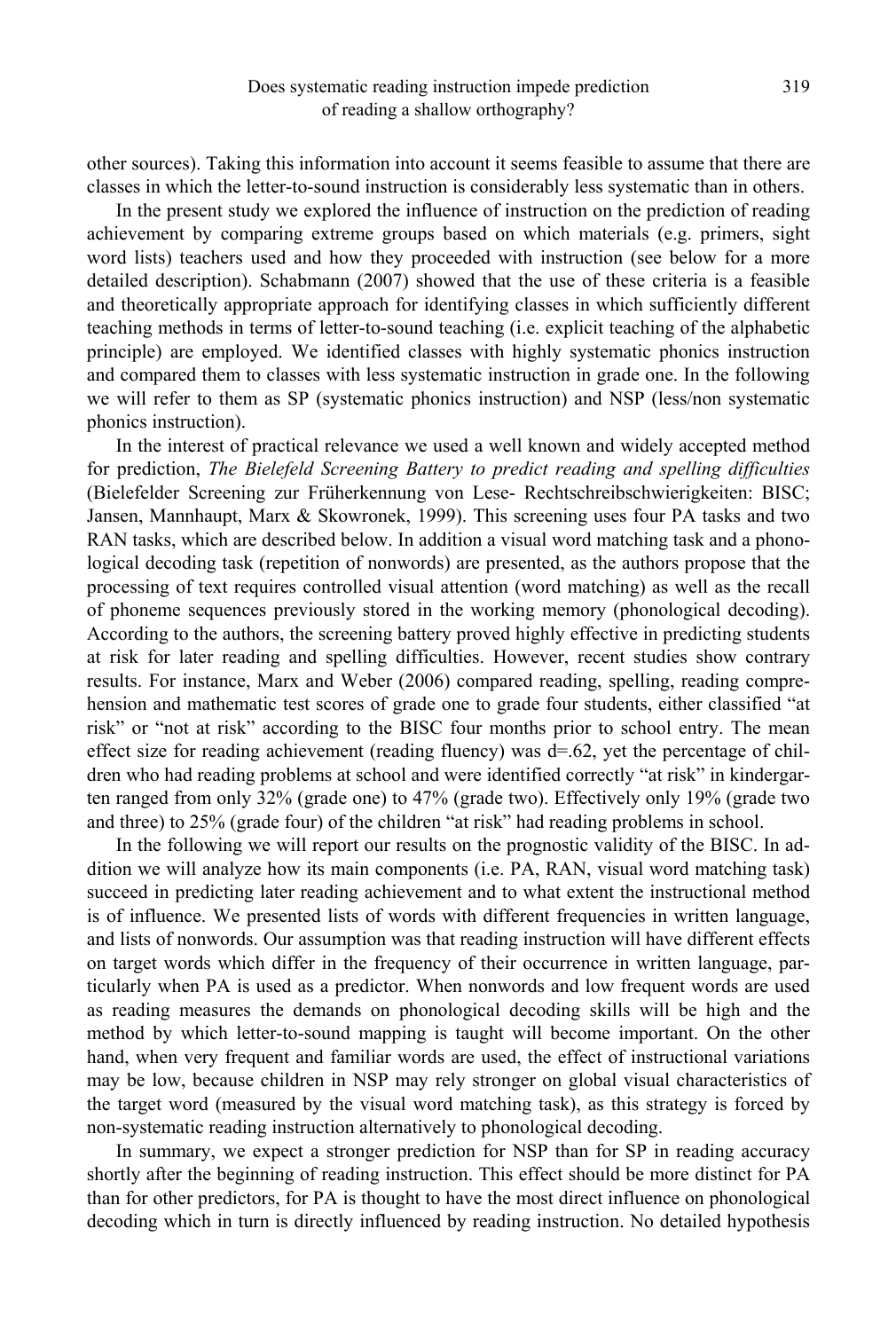as to how long this difference may persist is stated, but it is believed that NSP will catch up in their phonological skills and therefore by grade four reading scores should correlate with preschool PA measures essentially similar for both SP and NSP classes. There are two reasons for the latter assumption. Firstly, due to the relatively high consistency of the German language even in a NSP instruction most of the children who show little or no preschool PA are expected to catch up. If so, a self teaching mechanism sensu Jorm and Share (1983) could be induced as a "starting point" for the independent acquisition of an autonomous orthographic lexicon and therefore skilled (and fast) word recognition. Secondly, despite all differences, NSP instruction is still a form of *phonics instruction*, i.e. teachers might sooner or later introduce GPC, although this might take longer and happen in a far less systematic manner compared to SP (for a more detailed description of NSP and SP classes see below). Therefore, only a delay in reading acquisition is expected, not a persistent impairment for students in the NSP group.

In line with previous findings, we expect RAN to be a stronger and more persistent predictor for *reading speed* than PA. Due to technical reasons we were not able to measure reading speed at the beginning of grade one, so it was not possible to make predictions about differences between SP and NSP at this early stage. However, we were able to consider differences at the end of grade one and even grade four. If decoding skills induce a selfteaching mechanism that will lead to skilled and automatic reading, children in NSP classes should be delayed in reading speed as they are expected to develop decoding skills later than their peers in SP classes.

#### **Method**

## *Sample*

443 children (220 boys) were tested with the BISC in kindergarten four months before school. 421 were retested on their reading skills again after three months of reading instruction (in November). All 421 children were tested again at the end of grade one, and 370 (190 boys) of these children were followed up until the end of grade four. Intelligence was tested in grade three. Children were excluded if they had to repeat a grade, if German was not their first language or if they were identified as intellectually disabled by the school authority. All children came from small towns or townships in Lower Austria. They were comparable in terms of socio-economic background, and were from similar regional environments. On average, children were 6.4 years old at the time of the first testing.

#### *Procedure*

*Classification of SP and NSP*: The following criteria were used to assess the extent to which a systematic letter-to-sound instruction was given to the children.

To be classified as SP, teachers had to

1. Use a primer in which letter-to-sound mapping was introduced systematically: Letters were formally introduced prior to word reading. Words which appeared in the primers were solely composed of these letters.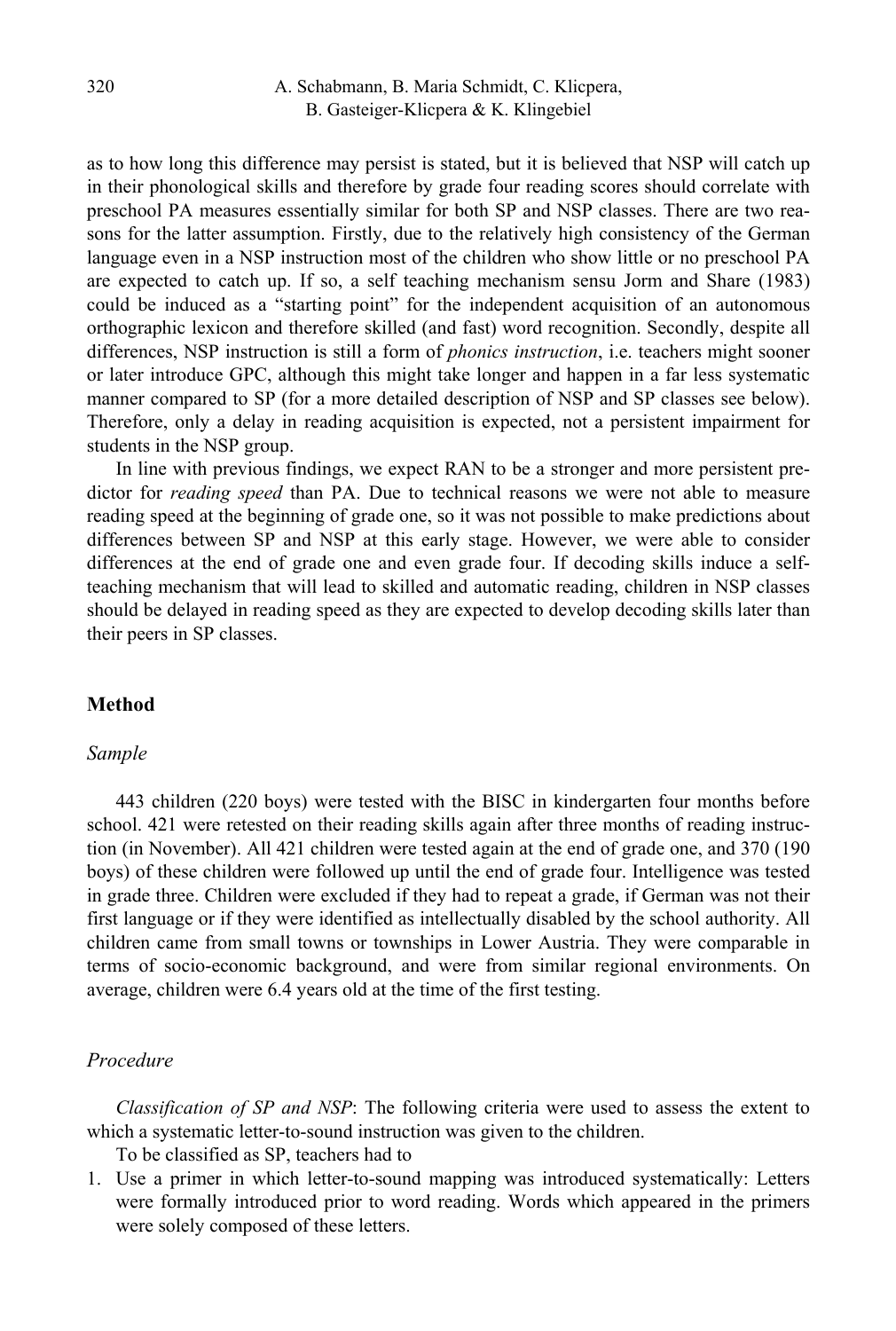- 2. Teachers worked through the primer lesson by lesson in order of appearance: This criterion was found useful in earlier studies (e.g. Schabmann, 2007).
- 3. Children were not urged to read words which contained unknown letters until all letters were introduced (In fact in some primers words which contained unknown letters occurred. However, they were marked by colours or pictures next to them to indicate that these words should be named by the teacher without the children being forced to decode them).

For NSP the criteria were:

- 1. Teachers used a primer in which letter-to-sound mapping was not introduced systematically: In this group, some letters were introduced prior to reading words, but children were also urged to read words which contained unknown letters.
- 2. Alternatively: Teachers used individually assembled lists of sight words. Children were required to individually learn GPC by repeatedly reading similar words.
- 3. There was no identifiable order of letter instruction. Many letters were introduced "on demand", i.e. when teachers became aware of decoding problems.

Out of the 49 classes 9 were identified as NSP and 37 as SP. Three classes (46 children) could not be assigned, because the method of reading instruction did not match one or the other criteria, primarily because the teachers did not work through SP lessons in order of their appearance in the book or single lessons where skipped. In NSP classes 99 children (44 boys) remained with complete data for comparison. In SP classes reading was tested on 276 children (150 boys). Children in NSP and SP classes did not significantly differ in age (NSP: mean =  $6.5$  years, std. = .49; SP: mean =  $6.4$  years, std. = .36). At the end of grade four 91 (41 boys) children in NSP and 242 (131 boys) children in SP were retested.

## *Measures*

*Cognitive ability and pre-reading skills:* To control for non-verbal cognitive ability, intelligence was measured using the Standard Progressive Matrices Test (SPM; Kratzmeier & Horn, 1988) in third grade.

*Predictors of reading:* Predictors of reading were tested in kindergarten using the Bielefelder Screening (BISC; Jansen et al., 1999) four months prior to the beginning of grade one. The screening includes four different types of tasks:

- 1. *Phonological awareness:* Two subtests assess large grain-sized phonological awareness (syllables and rhymes) and two subtests phonological awareness on phoneme level (phoneme blending and phoneme analysis). *Rhyming task:* Children have to decide whether two spoken words rhyme. *Syllable segmentation task:* Children are asked to repeat words and clap the rhythm. *Phoneme blending:* A word is presented by isolating a relevant phoneme (e.g. Z-ange [English: pliers]). On a response card 4 images of objects are shown and the child has to point to the object that corresponds with the presented word. *Phoneme analysis:* The child is supposed to indicate whether a certain phoneme is part of a presented word. For each task, the total of correct answers is scored.
- 2. *Naming Speed:* The children are supposed to name the appropriate colours for a total of four recurrent and familiar objects (types of fruit) that are presented as black and white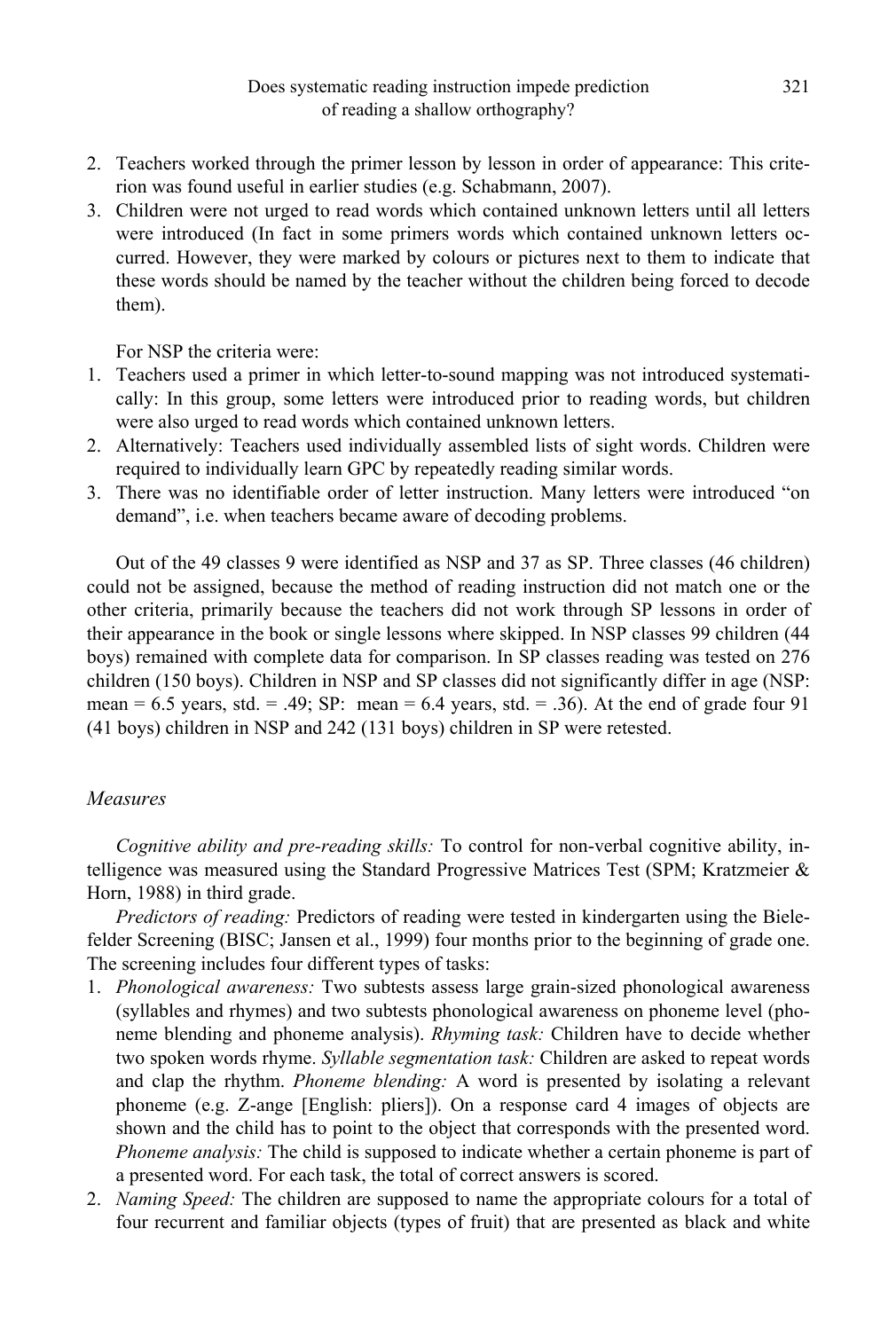images. In a second task which is supposed to verify the liability to interference of the rapid naming process (see Marx, 1985), the same objects are presented as inappropriately coloured images (e.g. blue lemon). The time used to complete the two tasks is scored.

- 3. *Phonological decoding in short-term memory:* Children are asked to repeat 3-5 syllable nonwords (e.g. RISOLAMU). The total of correct answers is scored.
- 4. *Visual word identification:* On one card a target word is presented with four alternative words out of which one is identical to the target word. This word has to be identified. The number of correct responses as well as speed is measured.

For the calculation of "risk points", all subtests were used and children "at risk" were identified according to the instruction in the BISC manual, "borderline cases" (three "risk points") were assigned to the risk-group. For further examination an exploratory factor analysis (PCA, Varimax) was carried out on the subtests of the BISC. Three factors were extracted that accounted for 54% of the variance: phonological awareness (PA), visual attention (VIS), and rapid naming (RAN). Contrary to our expectations and the theoretical structure of the screening, the syllable task appeared to load only weakly on the PA factor. Further analysis of this task revealed a low reliability, hence we decided to skip this task and run a second analysis in order to receive adequate factor scores for the three factors to use for regression analysis. Loadings and communalities are given in table 1.

*November grade one reading accuracy:* For early reading, a newly developed reading test was used (see Klicpera, Humer, Gasteiger-Klicpera & Schabmann, 2008). It consists of lists of 28 words and 16 nonwords. The words were presented in blocks of 4 words, each on a sheet of white paper A4 in AvantGarde Bk BT (black, size 72pt), as this font is very similar to the one used in most primers in Austria. The word length varies from 2 to 5 letters for both words and nonwords. Of the 28 words 16 had already been introduced in textbooks or sight-word lists at the time of testing. 12 words were unfamiliar to the children, i.e. they did

## **Table 1:**

Communalities, percentage of explained variance and factor loadings for the subtests of the BISC which were used for further statistical analysis

|                                        | h <sup>2</sup> | PA    | <b>RAN</b> | VIS    |
|----------------------------------------|----------------|-------|------------|--------|
| Percentage of variance                 |                | 25.3  | 15.6       | 13.6   |
| nonword repetition                     | .54            | .73   | .01        | $-.04$ |
| phoneme blending                       | .48            | .66   | $-.06$     | $-.08$ |
| rhyming                                | .55            | .58   | .23        | .39    |
| phoneme analysis                       | .40            | .47   | .21        | .38    |
| visual word identification<br>accuracy | .66            | .01   | .85        | $-.15$ |
| visual word identification<br>speed    | .74            | .07   | .78        | .22    |
| naming speed black and white           | .47            | $-14$ | $-.07$     | .72    |
| naming speed coloured                  | .52            | .15   | .08        | .67    |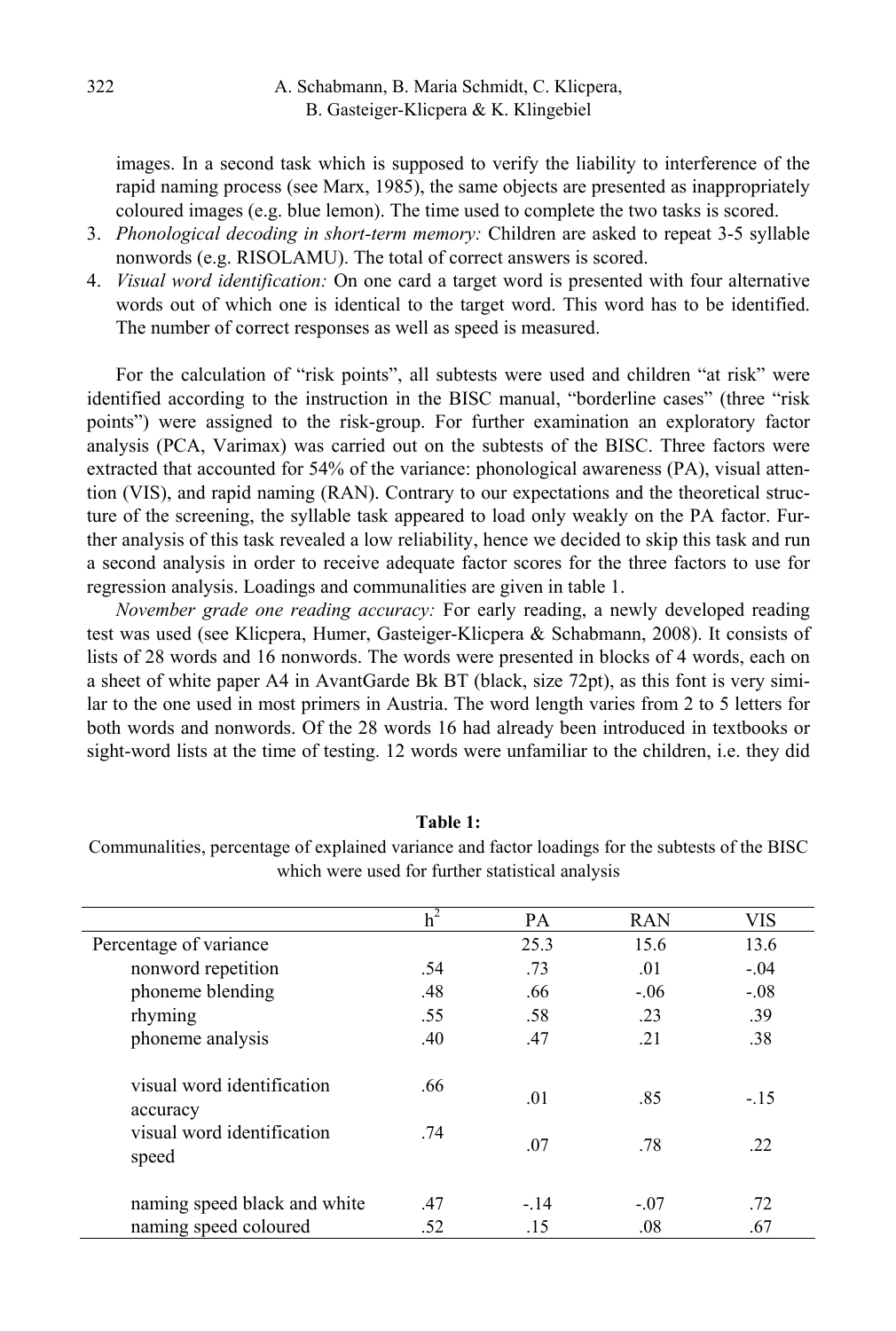not appear in the primers or word lists. All words and nonwords were composed of the first 8 known letters. SP teachers were asked to mark the lesson in the primer which they had reached 2 weeks prior to testing, so it could easily be identified which letters were already known to the children. If the children already knew more than 8 letters, the first 8 in the sequence of the primer were used for testing. For NSP the 8 letters were used, which appeared most frequently in the instruction material (either the primer or the teachers' sight word lists). To assure that all children were familiar with the letters used in the reading tasks, this was checked by presenting a list of the 8 letters prior to reading assessment. If a child failed to name a letter, the letter was repeated by the researcher combined with a word example of its use. This procedure was repeated until every child was able to name all letters. For the word reading test, the percentage of correct answers was scored. Reading speed was not measured at this point.

*June grade one and four reading:* Children were given lists of 30 high and 30 low frequency words, and 30 nonwords (see Klicpera & Gasteiger-Klicpera, 1994). German words of different frequency were identified on the basis of "The German Basic Vocabulary" (Plickat, 1983). According to the CELEX word frequency database (see Baayen, Piepenbrock & Gulikers, 1995), high frequency and low frequency words have mean log frequencies per million of 1.86 and 1.38, respectively. The length of the words varied from one to three syllables. The words were presented in blocks of 15 in the same format as in grade one in November. For every list the number of correctly read words was counted and the reading speed was measured. The number of words per minute was calculated.

*Teacher interviews:* To get more information about the used reading instruction, teachers (n=49) were interviewed in the beginning of grade one. Various aspects of the teachers' approach to reading instruction were covered, e.g. investment of time, reading exercises, additional materials, primers used. The interview lasted about 30 minutes.

Testing took place in a quiet room in the school building during school hours. Children were taken out of class and tested face to face.

#### *Statistical analysis*

As argued above, the prediction of reading might be influenced by a different course of early reading development in SP and NSP classes. To demonstrate differences in early reading achievement ANOVAs with "type of word" (textbook/high frequent words, nontextbook/low frequent words, nonwords) were conducted to compare reading scores in SP and NSP for children "at risk" and "not at risk" according to the BISC separately for every reading measure.

For the analysis of the predictive strength of the BISC we used both correlational and classificatory analysis. A high correlation between the BISC and reading does not necessarily imply that low BISC scores predict a failure in the acquisition of reading. Only very high BISC scores might go hand in hand with high reading scores, yet children who score low on the predictor might still be able to catch up after the beginning of reading instruction. Therefore it is important not only to consider the broad range of reading achievement, but also to carry out classificatory analysis to see how successful the BISC is in identifying individual *reading problems*.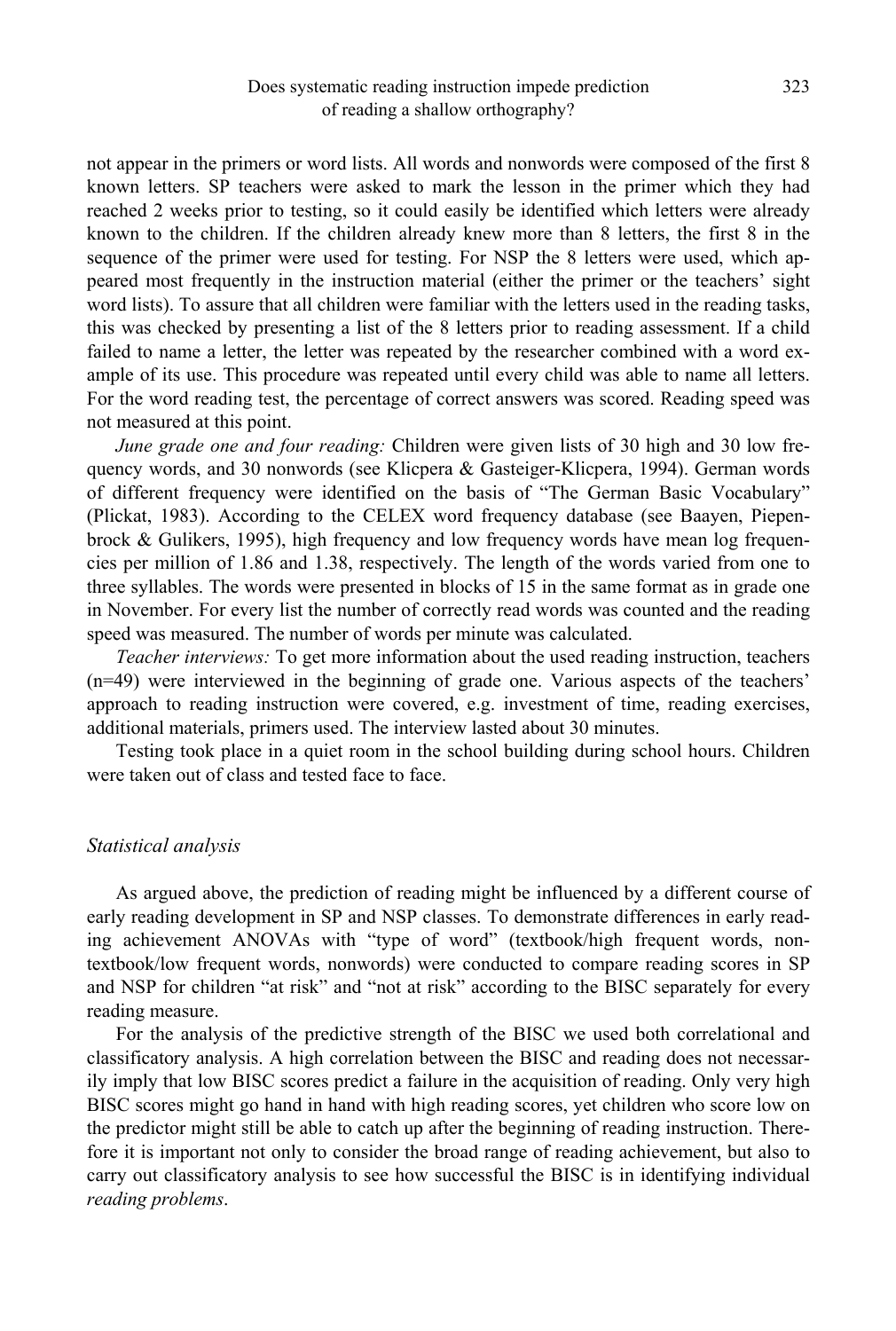The classificatory analysis is based on the classification of children either "not at risk" or "at risk" according to the procedure given by the BISC manual, which was the predictor. A child was classified as "poor reader" when its reading score (all lists combined) fell below the 15% of all children within the instruction group (i.e. NSP or SP). 2 x 2 contingency tables were conducted and an index for the relative increase of the hit rate compared to the hit rate expected by chance (RATZ) was calculated. The index is essentially given by (hit rate – hit rate  $_{\text{expected by chance}}$ ) / (maximal hit rate – hit rate  $_{\text{expected by chance}}$ ). It is frequently used as an index for the quality of prediction (see Jansen et al., 1999). A value of 66% and more is considered an indicator of good prognostic validity, a value within the range of 34% - 66% is considered an admissible (although not specific) classification, and a value below 34% is unacceptable.

To analyze the relative importance of the predictors we conducted a series of simple structural equation models (SEM) with PA, RAN and VIS factor scores and the standardized SPM scores as reading predictors. The analysis was conducted in the following manner: In a first step we ensured that the correlations among the 3 BISC predictors and the intelligence were essentially the same for SP and NSP. In a confirmatory factor analysis we specified two different two-group models (i.e. the parameters were estimated simultaneously for NSP and SP in each of the two models). In model A, the correlations among the predictors were assumed as equal for SP and NSP, and in model B they were allowed to differ. These two models did not differ significantly ( $\Delta \chi^2_{\text{df=3}} = 2.3$ ). Hence, the correlations among the predictors were fixed at the values of model A for subsequent analyses.

In a second step we added reading measures (each measure separately) to the equation as dependent variables (figure 1). In each case we compared a full-restricted model (all predictor effects equal) to a semi-restricted model (only restrictions on predictor correlations)



#### **Figure 1:**

SEM for the relative contribution of PA, RAN, VIS and intelligence (SPM) to reading. Semirestricted model: All predictor correlations  $(r<sub>i</sub>)$  specified as being the same for SP and NSP. Fullrestricted model: Predictor correlations and coefficients  $b<sub>1</sub>$  to  $b<sub>4</sub>$  specified as being the same for SP and NSP. Unique variance of reading is denoted as "u".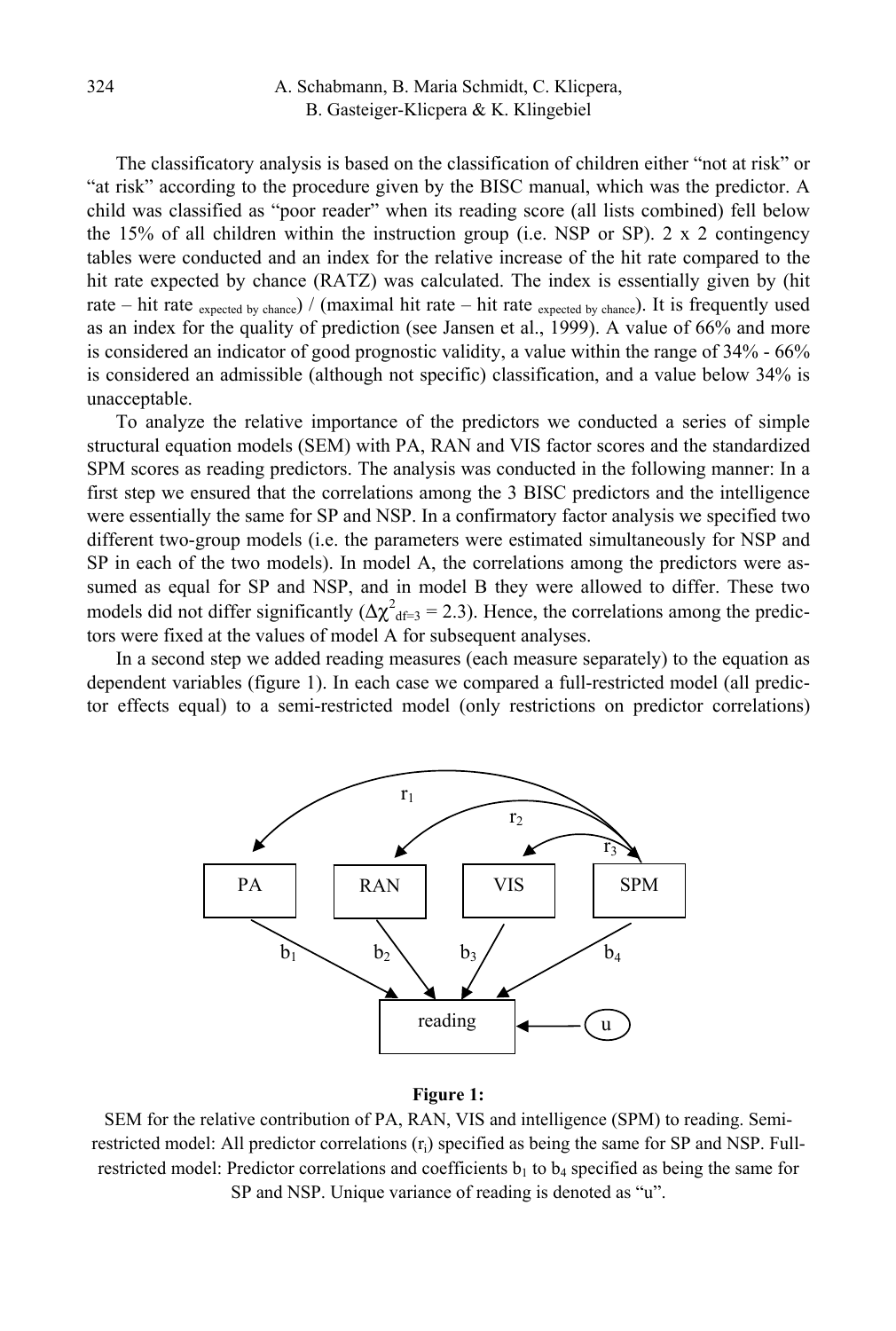resulting in a total of 15 comparisons (table 6). If for a given reading measure the fullrestricted model differed significantly from the semi-restricted model according to the overall  $\chi^2$ -test we used critical ratios for differences (CR; e.g. Byrne, 2001) to interpret parameter differences for the single predictors.

The analysis was conducted using SPSS® for Windows ver. 15 and AMOS® 7 for structural equation modelling. The level of significance was set to  $\alpha = 0.05$  for all analysis.

## **Results**

### *Descriptive statistics and course of reading development*

*Reading instruction in SP and NSP classes:* No differences were found regarding age of teacher, years of experience in teaching, and number of students per class (table 2). Marginal differences were shown for implementing additional materials, homework and reading related exercises. As expected, more SP teachers used primers in everyday reading instruction. Interestingly they also used additional materials (e.g. from online resources) to a greater extent than NSP teachers. However, no single NSP teacher was found who did *not* use selfprepared materials (mostly worksheets with sight word lists). This was the case for 50% of the SP teachers.

Results for additional reading related exercises were somewhat unclear. More distinct differences were found at written (but not verbal) phoneme substitution exercises and verbal phoneme isolation exercises, both being more practiced in SP classes. On the other hand, "alternative" exercises like for example phoneme pronunciation trainings in front of a mirror appeared more often in NSP classes. In terms of homework NSP teachers handed out shorter (but not fewer) exercises than their SP colleagues.

*Predictors:* Children attending NSP classes showed slightly higher intelligence scores  $(p<0.05)$ . There were no significant differences between the later NSP and SP groups in terms of phonological awareness, naming speed, and visual word recognition (table 3). In the SP group 15.2% of the children were identified "at risk" according to the BISC manual, and 14.3% in the NSP group (p>.05). These percentages are somewhat higher than reported by Marx and Weber (2006; 9.1%) and Jansen et al. (1999: 12.4%).

*Development of reading accuracy:* After three months of reading instruction, remarkable differences were found between NSP and SP. Generally, children in SP classes were more accurate in reading unfamiliar words and nonwords than their peers in NSP classes. This held both for children "not at risk" as well as children classified as being "at risk," although differences were more pronounced for the latter group (table 3). Children "at risk" in NSP classes, on average, correctly read only about 35% of non-textbook words and 20% of nonwords. In the SP group, children "at risk" approached their "no risk" peers. The former group also read about 60% correctly, thus reading at approximately the level of the "no risk" children in the NSP group. Results of a RISK (risk, no risk)  $\times$  INSTRUCTION (NSP, SP)  $\times$ TYPE (textbook/high frequent, non-textbook/low frequent, nonword) repeated measurement ANOVA (table 4) showed a significant main effect for RISK, INSTRUCTION, and TYPE. Generally, children "at risk" and children in NSP classes read fewer words correctly. Furthermore all children made more errors in non-textbook words and nonwords. Interestingly,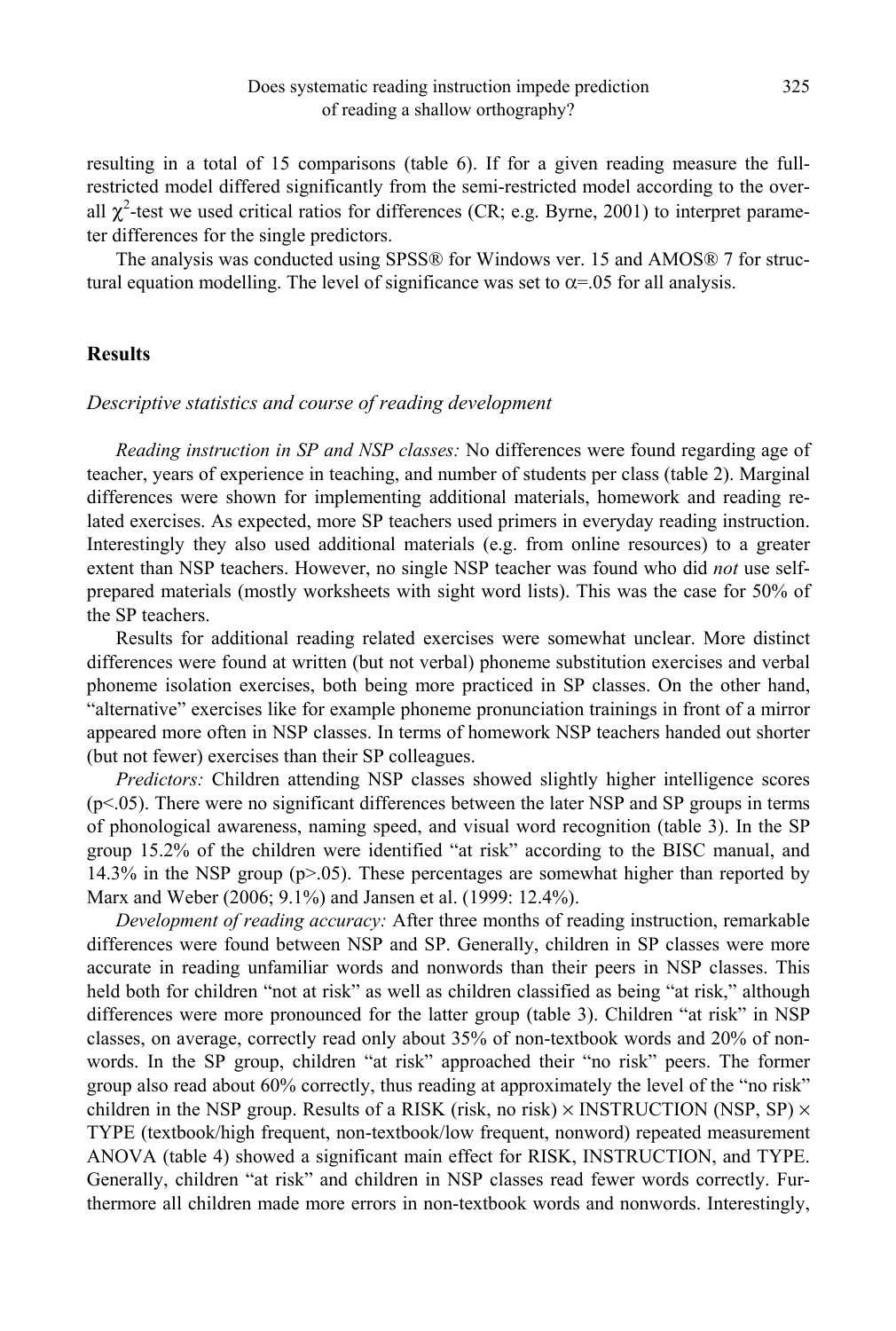### **Table 2:**

Teacher characteristics and reading instruction in NSP and SP classes

|                                                                              | <b>NSP</b>     | <b>SP</b>      |
|------------------------------------------------------------------------------|----------------|----------------|
| Teachers and students                                                        |                |                |
| age of teacher in years (mean, std.)                                         | 42.2(12.2)     | 42.7(8.5)      |
| years of teacher in school (mean, std.)                                      | 20.0(12.0)     | 20.1(9.2)      |
| students in class (mean, std.)                                               | 19.5(2.1)      | 19.6(3.9)      |
| Primer (% of teachers)                                                       |                |                |
| use of primer (every day, 3-4 times/week, less than 3<br>times/week)         | 42.9 28.6 28.6 | 65.0 25.0 10.0 |
| how many lessons out of primer (all, about 2/3, about<br>$1/4$ or less)      | 16.7 66.7 16.7 | 100            |
| Homework (% of teachers)                                                     |                |                |
| frequency of homework (every day, 4 times/week, less<br>than 4 times/week)   | 87.5 12.5      | 90.0 05.0 05.0 |
| estimated duration of homework (10-20 min., 21-30)<br>$min.$ > than 30 min.) | 62.5 37.5      | 25.0 65.0 10.0 |
| Source of homework                                                           |                |                |
| primer (% of agreement)                                                      | 75.0           | 80.0           |
| worksheets (webbased resources) (% of agreement)                             | 62.5           | 85.0           |
| teacher (% of agreement)                                                     | 37.5           | 50.0           |
| Additional materials                                                         |                |                |
| worksheets from primer (% of agreement)                                      | 50.0           | 65.0           |
| worksheets (e.g. from the internet, % of agreement)                          | 37.5           | 75.0           |
| self-prepared worksheets (% of agreement)                                    | 100            | 50.0           |
| Additional reading exercises                                                 |                |                |
| phoneme substitution, verbal (% of agreement)                                | 62.5           | 55.0           |
| phoneme substitution, written (% of agreement)                               | 25.0           | 80.0           |
| phoneme isolation, verbal (% of agreement)                                   | 50.0           | 75.0           |
| phoneme training, mirror (% of agreement)                                    | 87.7           | 15.8           |
| phoneme blending (% of agreement)                                            | 62.5           | 47.5           |

the interaction terms  $TYPE \times INSTRUCTION$  and  $TYPE \times RISK$  were significant, indicating that both, children in NSP classes and children "at risk", had more problems with unfamiliar words and nonwords. However, although the RISK  $\times$  INSTRUCTION interaction was not significant, there was a significant RISK  $\times$  INSTRUCTION  $\times$  TYPE triple interaction. Post hoc tests showed that differences between NSP and SP were limited to unfamiliar words and nonwords. For familiar textbook words no differences in reading accuracy between NSP and SP were found.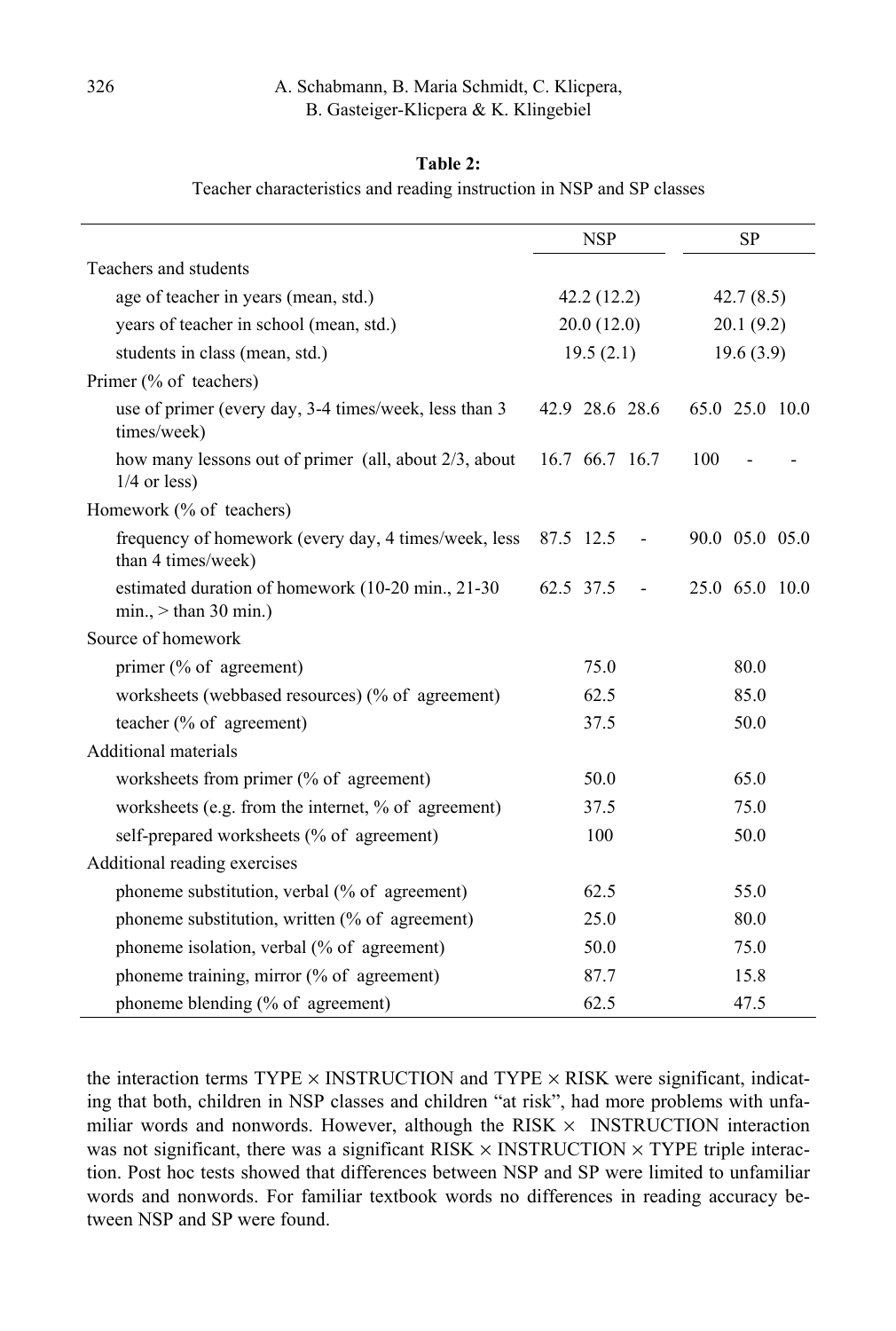The subsequent development of reading accuracy (June grades one and four) can be summed up as follows (tables 3 and 4). The main effect for TYPE remains significant in grades one and four, indicating that frequent words were easier to decode than unfrequent words and nonwords. The main effect of RISK remained significant until the end of grade one, indicating that children "at risk" read, on average, fewer words correctly than their "no risk" peers. The INSTRUCTION  $\times$  RISK interaction at the end of grade one was significant. However, the effect size for this effect was low ( $\eta^2 = .02$ ). Importantly, no significant main effect for INSTRUCTION was found at the end of grades one or four; there was also no 2 way or triple interactions involving reading instruction (with the exception of the one reported above).

|                                 |                | Means and Std |               |             |             |
|---------------------------------|----------------|---------------|---------------|-------------|-------------|
| predictors                      |                | <b>NSP</b>    |               | SP          |             |
|                                 | Intelligence   | 27.2          | (10.2)        | 29.4        | (9.7)       |
|                                 | PA             | 48.5          | (10.5)        | 50.3        | (10.1)      |
|                                 | <b>RAN</b>     | 49.6          | (9.9)         | 50.2        | (10.1)      |
|                                 | <b>VIS</b>     | 48.5          | (8.8)         | 50.1        | (10.4)      |
| reading measures                |                | <b>NSP</b>    |               | <b>SP</b>   |             |
|                                 |                | risk          | no risk       | risk        | no risk     |
| November, grade 1               |                |               |               |             |             |
| % correct                       | textbook       | 85.0 (14.1)   | 94.1 (8.0)    | 85.7 (17.3) | 92.2(11.5)  |
|                                 | non textbook   | 34.7(28.3)    | 52.6(32.4)    | 59.7 (32.5) | 74.9 (26.6) |
|                                 | nonwords       | 20.0(22.9)    | 52.0 $(33.5)$ | 61.0(33.6)  | 77.1(24.1)  |
| June, grade 1                   |                |               |               |             |             |
| % correct                       | high frequency | 77.1 (17.0)   | 89.0 (7.8)    | 82.4 (12.8) | 86.4 (12.6) |
|                                 | low frequency  | 77.6 (17.0)   | 88.2 (7.8)    | 80.4 (15.0) | 84.5 (14.0) |
|                                 | nonwords       | 81.0 (21.6)   | 84.6 (11.5)   | 79.4 (15.9) | 81.7 (15.0) |
| words per minute high frequency |                | 20.7(8.2)     | 19.3(7.0)     | 22.6(12.0)  | 23.7(11.4)  |
|                                 | low frequency  | 19.1(7.8)     | 17.7(6.8)     | 20.2(10.1)  | 21.0(9.2)   |
|                                 | nonwords       | 18.3(6.8)     | 17.1(6.0)     | 19.4(8.3)   | 19.6(7.9)   |
| June, grade 4                   |                |               |               |             |             |
| % correct                       | high frequency | 96.7(4.2)     | 97.9(2.2)     | 97.4 (3.5)  | 97.5(5.1)   |
|                                 | low frequency  | 94.0(6.3)     | 94.1 (4.8)    | 94.9 (4.9)  | 95.4 (5.7)  |
|                                 | nonwords       | 85.1 (8.8)    | 87.0 (8.7)    | 88.9 (8.6)  | 88.7 (10.6) |
| words per minute high frequency |                | 71.9(15.5)    | 83.4 (20.5)   | 71.8(20.1)  | 87.2 (24.2) |
|                                 | low frequency  | 55.9 (16.3)   | 65.9 (21.4)   | 57.2 (17.4) | 70.3(23.1)  |
|                                 | nonwords       | 38.3 (8.9)    | 43.1 (12.7)   | 38.8 (9.7)  | 43.7 (13.7) |

**Table 3:** 

Predictors (T-values; for intelligence SPM raw scores) and reading measures for SP and NSP.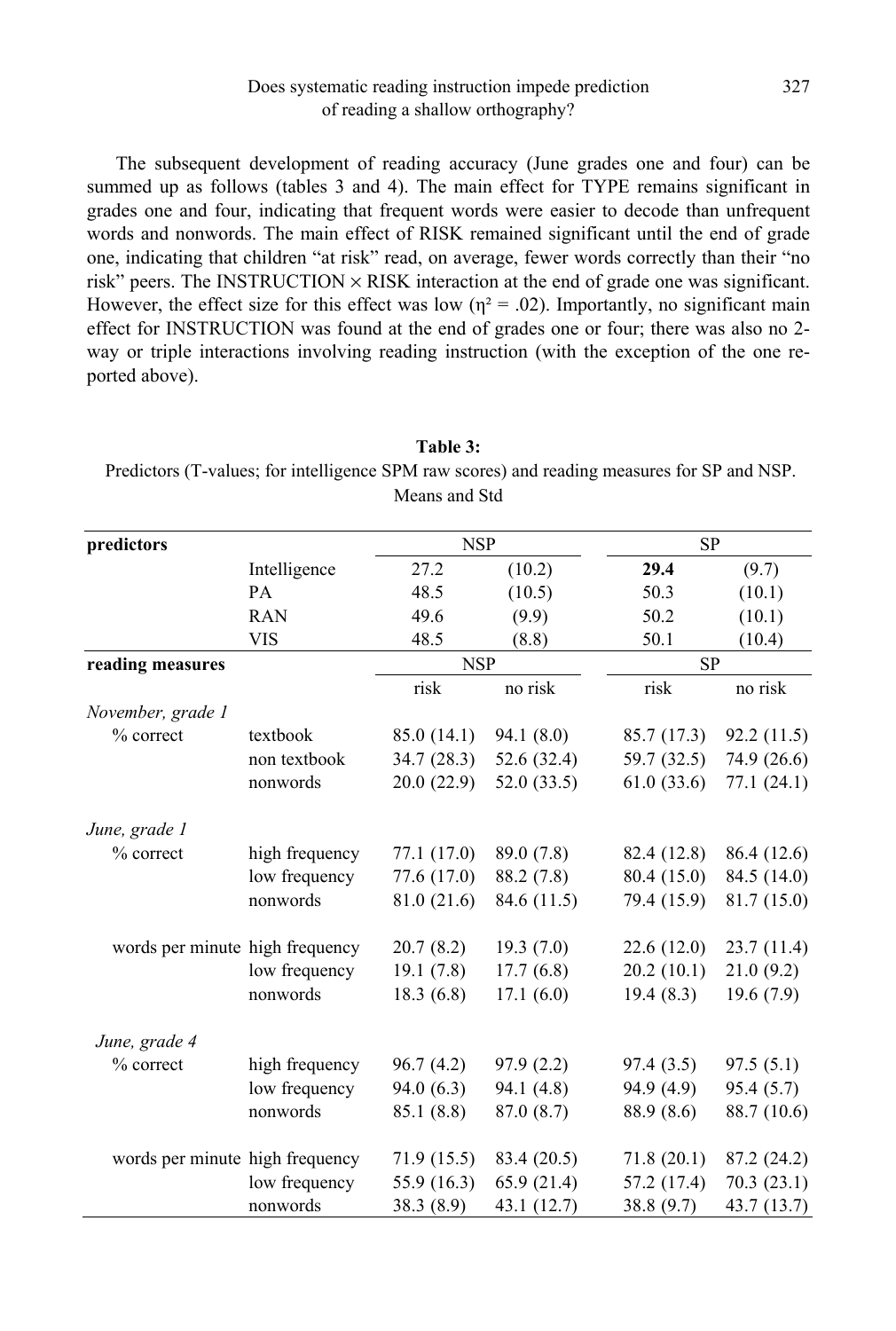#### **Table 4:**

ANOVA summary for the development of reading skills. Comparison of children identified "at risk" and "not at risk" according to the BISC in SP and NSP classes. Bold values denote significant effects

|                                         |               |          | $%$ correct   |          |               |          | Words per minute |          |                 |          |
|-----------------------------------------|---------------|----------|---------------|----------|---------------|----------|------------------|----------|-----------------|----------|
|                                         | Nov., grade 1 |          | June, grade 1 |          | June, grade 4 |          | June, grade 1    |          | June, grade 4   |          |
|                                         | F             | $\eta^2$ | F             | $\eta^2$ | F             | $\eta^2$ | F                | $\eta^2$ | F               | $\eta^2$ |
| instruction                             | 47.89         | .12      | .23           | .00      | 3.14          | .01      | 1.67             | .01      | .53 .01         |          |
| risk                                    | 35.73         | .09      | 19.69         | .05      | .64           | $.00\,$  | 7.99             | .02      | 17.39           | $-0.5$   |
| type                                    | 380.62 .52    |          | 20.86         | .06      | 204.60        | $-40$    | 41.49            | .11      | 731.55 .70      |          |
| instruction $\times$ risk               | 1.67          | .01      | 5.55          | .02      | .42           | .01      | .15              | .01      | $.24 \quad .01$ |          |
| instruction $\times$ type               | 68.96         | .17      | 1.41          | .01      | 3.11          | .01      | 2.39             | .01      | $.71 \quad .01$ |          |
| type $\times$ risk                      | 15.17         | .04      | .61           | .01      | .13           | .01      | 7.43             | .02      | $10.35 \t .03$  |          |
| type $\times$ risk $\times$ instruction | 3.38          | .01      | .34           | .01      | .73           | .01      | .29              | .01      |                 | .54 .01  |

*Development of reading speed:* For reading speed, our findings were similar. ANOVAs resulted in significant effects for RISK and TYPE as well as  $RISK \times TYPE$  in grades one and four. Children "at risk" read slower than their "no risk" peers. This difference was larger for unfrequent words and nonwords than for frequent words (which were generally more difficult to read). However, as with reading accuracy, no statistically reliable effects involving INSTRUCTION were found.

## *Prediction of reading problems*

Before looking at the relative contribution of the BISC factors for the prediction of reading, we will report results concerning the prognostic validity of the instrument. Table 5 shows the results of the classificatory analysis. For *reading accuracy* RATZ-indices were higher for NSP than for SP on all measures, indicating a satisfying prognostic validity for grade one test dates (both, November and June) for NSP. For SP a marginal prediction was found for November, grade one. The difference was not so much in risk affirmation (i.e. the percentage of children being classified "at risk" and having developed reading problems later; it was low both for NSP and SP), but for sensitivity. For instance, less than half of the children having reading problems at the end of grade one in SP classes could be identified at kindergarten age. The respective percentage for NSP was 80%. For *reading speed*, none of the RATZ indices reached a satisfying level, and both risk affirmation and sensitivity were low.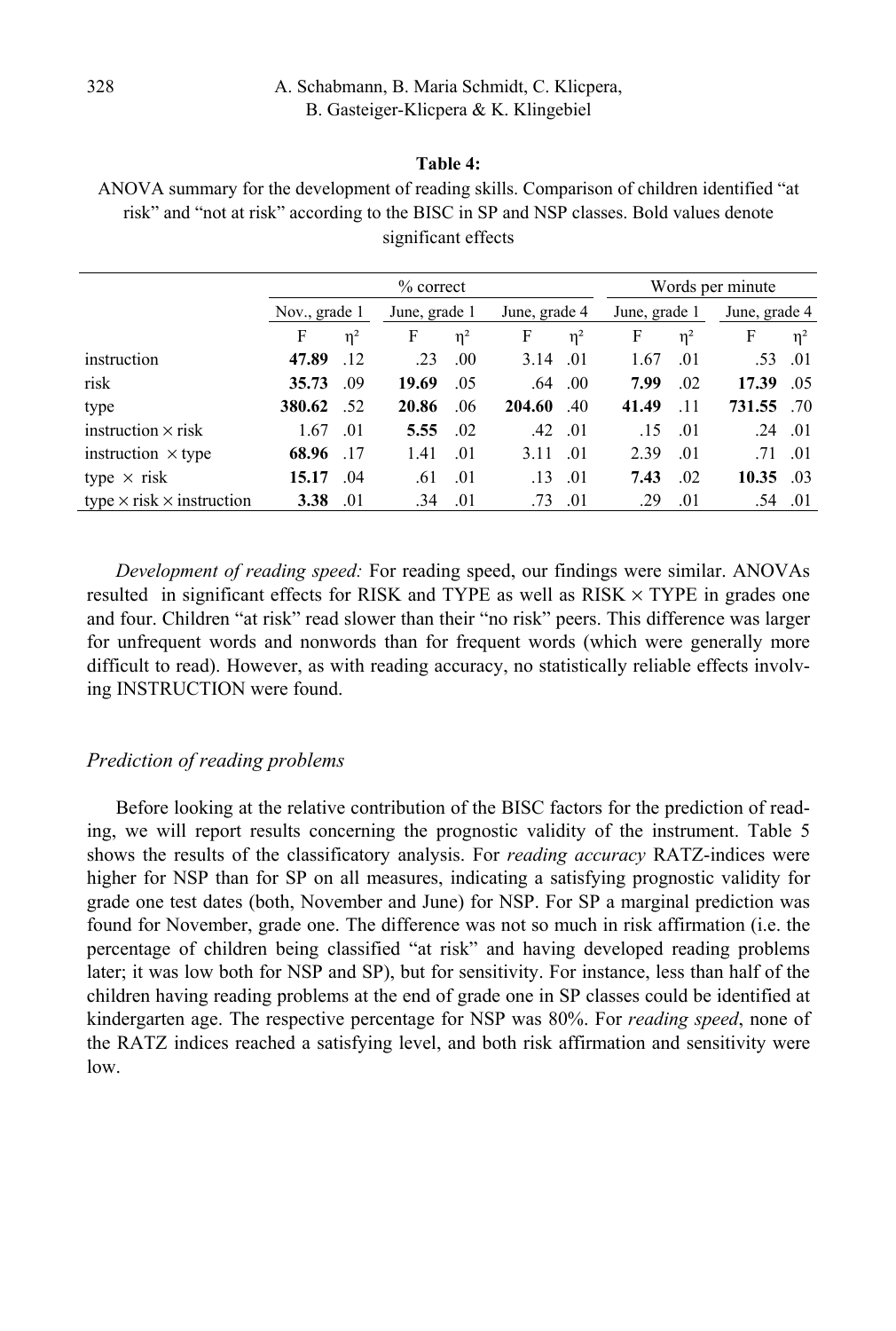#### **Table 5:**

Risk affirmation and sensitivity of the BISC, RATZ-indices, and correlations between BISC riskpoints and reading measures. Bold values denote significant differences of the correlation coefficients in SP and NSP. All correlations are significant except SP reading accuracy in grades one and four  $(r = -.11; r = -.01)$  and NSP reading speed in June grade one  $(r = -.18)$ 

|                    | November, grade 1 |           |            | June, grade 1 |        | June, grade 4 |  |
|--------------------|-------------------|-----------|------------|---------------|--------|---------------|--|
|                    | NSP               | <b>SP</b> | <b>NSP</b> | SP            | NSP    | SP            |  |
| Reading accuracy   |                   |           |            |               |        |               |  |
| % risk affirmation | 23.3              | 28.0      | 26.7       | 23.1          | 19.2   | 14.5          |  |
| % sensitivity      | 77.8              | 59.0      | 80.0       | 47.5          | 50.0   | 30.3          |  |
| <b>RATZ</b>        | 67.0              | 40.0      | 70.3       | 23.3          | 27.6   | 0.1           |  |
| r (risk points)    | $-.43$            | $-.24$    | $-.42$     | $-.11$        | $-.23$ | $-.01$        |  |
| Reading speed      |                   |           |            |               |        |               |  |
| % risk affirmation |                   |           | 16.7       | 18.3          | 23.1   | 25.0          |  |
| % sensitivity      |                   |           | 38.5       | 38.5          | 40.0   | 45.9          |  |
| <b>RATZ</b>        |                   |           | 8.7        | 8.5           | 13.1   | 22.7          |  |
| r (risk points)    |                   |           | $-.18$     | $-.16$        | $-.33$ | $-.18$        |  |

### *Contribution of PA, RAN and VIS to the prediction of reading*

*Reading accuracy:* SEM analysis (table 6) showed remarkable differences between NSP and SP in the prediction of reading three months after the beginning of reading instruction. Multiple R<sup>2</sup>s were lower for SP than for NSP for most measures of reading *accuracy*. Furthermore, the full restricted models (i.e. equal parameters for NSP and SP) each had a fairly good fit. However, the predictive strength of the three BISC predictors differed significantly in terms of global model fit (i.e. significant differences in favour of the semi-restricted model which allowed the regression weights to be different for NSP and SP) for textbook words and nonwords. The observed pattern can be described as follows: (1) Children in NSP classes generally relied more on their early visual skills than their peers in SP classes. For NSP, approximately 13% of the variance in textbook word reading and 6% of nonword reading was explained by VIS. For SP, the respective percentages were close to zero for both textbook words and nonwords. (2) Children in NSP classes relied more heavily on their early phonological skills when nonwords were used as reading measures (although PA is also a significant predictor for SP). The same trend, although not statistically significant, was found for non textbook words. For highly familiar textbook words, PA predicted both NSP and SP about equally. (3) For children in SP (but not NSP) classes, RAN was found to be a significant predictor for both types of (real) words, while the reverse pattern was found for nonwords; RAN was a predictor for NSP but not for SP, although the critical ratio of difference  $(CR<sub>diff</sub>)$  was not significant. However, for non textbook words, parameter differences between NSP and SP in terms of global model fit were not significant, although the pattern was roughly the same as for textbook words.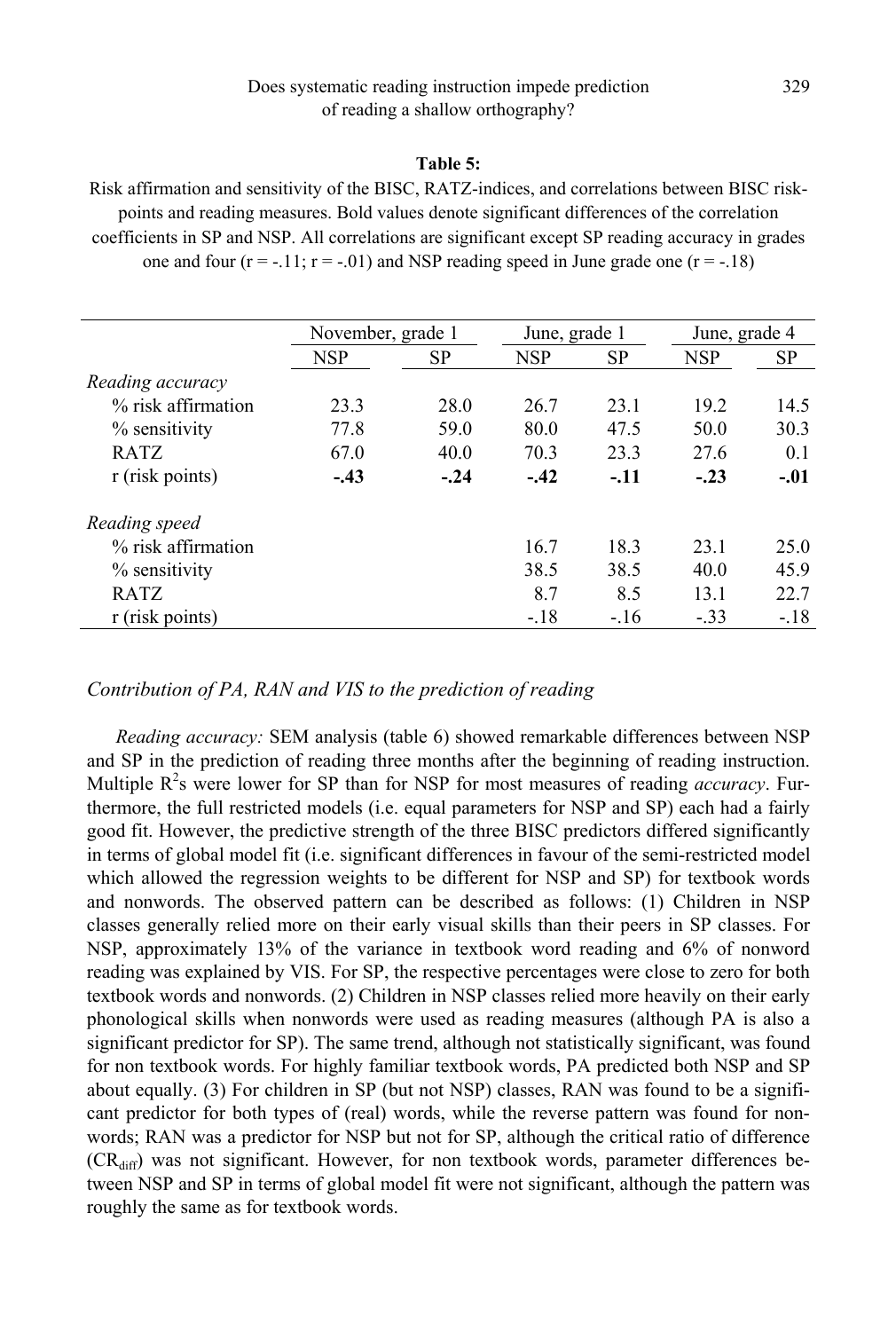| able 6 | ess (PA), naming speed (RAN), and visual word<br>e contribution of phonological as<br>$\cdot$ introp $\uparrow$ for $\uparrow$<br>SEM analysis (sta | CRdiff) FIT-indi<br>varameter differences (<br>rs, critical ratios (values in brackets), critical ratios<br>$\frac{1}{t}$<br>o uo<br>(VIS) to the predicti | comparison $(\Delta \chi^2)$ . dr (full-restricted model) = 13; dr (semi-restricted model) = 9. Significant values in bolo<br>にくぶん<br>GFI, RMSEA), an |
|--------|-----------------------------------------------------------------------------------------------------------------------------------------------------|------------------------------------------------------------------------------------------------------------------------------------------------------------|-------------------------------------------------------------------------------------------------------------------------------------------------------|
|--------|-----------------------------------------------------------------------------------------------------------------------------------------------------|------------------------------------------------------------------------------------------------------------------------------------------------------------|-------------------------------------------------------------------------------------------------------------------------------------------------------|

|                                                                                                               |                                                                                                                         |                                                  |                                           |                                                                                                                          | reading accuracy                                   |                                            |                                                      |                                                                                                |                            |
|---------------------------------------------------------------------------------------------------------------|-------------------------------------------------------------------------------------------------------------------------|--------------------------------------------------|-------------------------------------------|--------------------------------------------------------------------------------------------------------------------------|----------------------------------------------------|--------------------------------------------|------------------------------------------------------|------------------------------------------------------------------------------------------------|----------------------------|
|                                                                                                               |                                                                                                                         | Textbook / high frequency                        |                                           |                                                                                                                          | non textbook/low frequency                         |                                            |                                                      | nonwords                                                                                       |                            |
|                                                                                                               | <b>NSP</b>                                                                                                              | 5P                                               | CRdiff                                    | <b>NSP</b>                                                                                                               | 95                                                 | CRdiff                                     | <b>NSP</b>                                           | SP.                                                                                            | CRdiff                     |
| $\begin{array}{lcl} \text{SPM} \\ \text{PAM} \\ \text{RAN} \\ \text{VIS} \end{array}$<br>November,<br>grade 1 | $.23(2.3)$<br>$.01(0.0)$<br>.36(3.5)<br>06(0.5)                                                                         | .20(2.9)<br>(0.2)<br>(2.3)<br>.15(2.4)           | $-0.5$<br>$-1.30$<br>2.62                 | $-.05(-0.4)$<br>.12(1.1)<br>.15(13)<br>.27(2.5)                                                                          | (6.0, 2)<br>.14(2.2)<br>28(4.1)<br>(1.11(1.7))     | $\frac{1.36}{1.33}$<br>$-1.05$<br>83       | 24(2.6)<br>(2.0)<br>.17(1.6)<br>40(4.3)              | (0.7)<br>$.13(2.1)$<br>$.12(1.9)$<br>.29(4.3)                                                  | $-90$<br>2.67<br>2.03      |
| semi-restricted model<br>full-restricted model:<br>multiple R <sup>2</sup>                                    | $\chi^2$ = 18.9; AGFI= 95; RMSEA= 04<br>$\chi^2 = 5.3$ ; AGFI=.98 ; RMSEA=.00 $\Delta \chi^2 = 13.65$<br>20             | $\frac{12}{1}$                                   |                                           | $\chi^2$ = 11.9; AGFI=.97; RMSEA=.00<br>$\chi^2$ = 5.3; AGFI=.98; RMSEA=.00<br>$\ddot{5}$<br>$\Delta \chi^2$ = 6.64      | $\frac{15}{1}$                                     |                                            | $\Delta \chi^2 = 11.75$<br>34                        | $\chi^2$ = 17.0; AGFI=.95; RMSEA=.03<br>$\chi^2$ = 5.3; AGFI=.98; RMSEA=.00<br>$\frac{16}{1}$  |                            |
| $\begin{array}{l}\text{SPM} \\ \text{PAM} \\ \text{RAN} \end{array}$<br>grade I<br>June,                      | 28(2.6)<br>$.02(-0.2)$<br>.26(2.5)<br>.13(1.1)                                                                          | .18(2.6)<br>.13(2.1)<br>(6.0, 5)<br>(1.7)        | $\mathcal{S}$<br>$-60$<br>$-1.20$<br>1.92 | 26(2.4)<br>$-13(-1.1)$<br>.17(1.4)<br>.19(1.7)                                                                           | $(1.110.6)$<br>$(1.110.6)$<br>11(1.6)<br>.05(0.7)  | $-1.84$<br>30 <sub>25</sub><br>1.60        | .06(0.5)<br>(8.0)<br>.17(1.5)<br>$-01(-0.1)$         | 01(0.2)<br>(1.1)<br>(1.1)<br>.14(2.1)                                                          | $458$<br>$127$<br>$-25$    |
| semi-restricted model<br>full-restricted model:<br>multiple $R^2$                                             | $\chi^2$ = 11.3; AGFI=.97; RMSEA=.00<br>$\chi^2$ = 5.3; AGFI=.98; RMSEA=.00<br>$\frac{16}{1}$<br>$\Delta \chi^2$ = 6.07 | $\ddot{\circ}$                                   |                                           | $\chi^2$ = 10.5; AGFI=.97; RMSEA=.00<br>$\chi^2$ = 5.3; AGFI=.98; RMSEA=.00<br>$\ddot{5}$<br>$\Delta \chi^2 = 5.24$      | $\ddot{\circ}$                                     |                                            | $\ddot{\Delta} \chi^2 = 2.25$<br>$\sim$              | $\chi^2$ = 7.5; AGFI=.98; RMSEA=.00<br>$\chi^2 = 5.3$ ; AGFI=.98; RMSEA=.00<br>Ş               |                            |
| $\begin{array}{c}\n\text{SM} \\ \text{SM} \\ \text{SM} \\ \text{MS}\n\end{array}$<br>grade 4<br>June          | 03(0.2)<br>(0.9)<br>.18(1.5)<br>.16(1.5)                                                                                | 16(2.2)<br>(10(1.4)<br>$.01(-0.1)$<br>$(6(-)90.$ | $\frac{71}{28}$<br>$-1.48$<br>1.68        | 11(0.9)<br>.13(1.0)<br>.16(1.4)<br>$-0.1(-0.1)$                                                                          | .25(3.6)<br>$.05(-0.8)$<br>(11(1.7)<br>$.07(-1.1)$ | 1.66<br>$\overline{5}$<br>$-1.18$<br>$\pm$ | .28(2.3)<br>.11(1.0)<br>$-0.09(-0.7)$<br>$(7.0-0.8)$ | .19(2.6)<br>(0.01)<br>$-0.09(-1.4)$<br>.02(0.3)                                                | $-5.74$<br>$\overline{30}$ |
| semi-restricted model<br>full-restricted model:<br>multiple R <sup>2</sup>                                    | $\chi^2 = 9.9$ ; AGFI=.97; RMSEA=.00<br>$\chi^2 = 5.2$ ; AGFI=.98; RMSEA=.00<br>08<br>$\Delta \chi^2 = 4.68$            | $\sim$                                           |                                           | $\chi^2 = 9.2$ ; AGFI=.97; RMSEA=.00<br>$\chi^2 = 5.3$ ; AGFI=.98; RMSEA=.00<br>$\Delta \chi^2 = 3.93$<br>$\overline{C}$ | $\Xi$                                              |                                            | $\Delta \chi^2 = 3.36$<br>$\overline{0}$             | $\chi^2 = 8.5$ ; AGFI=.97; RMSEA=.00<br>$\chi^2 = 5.2$ ; AGFI=.98; RMSEA=.00<br>$\overline{a}$ |                            |
| continued                                                                                                     |                                                                                                                         |                                                  |                                           |                                                                                                                          |                                                    |                                            |                                                      |                                                                                                |                            |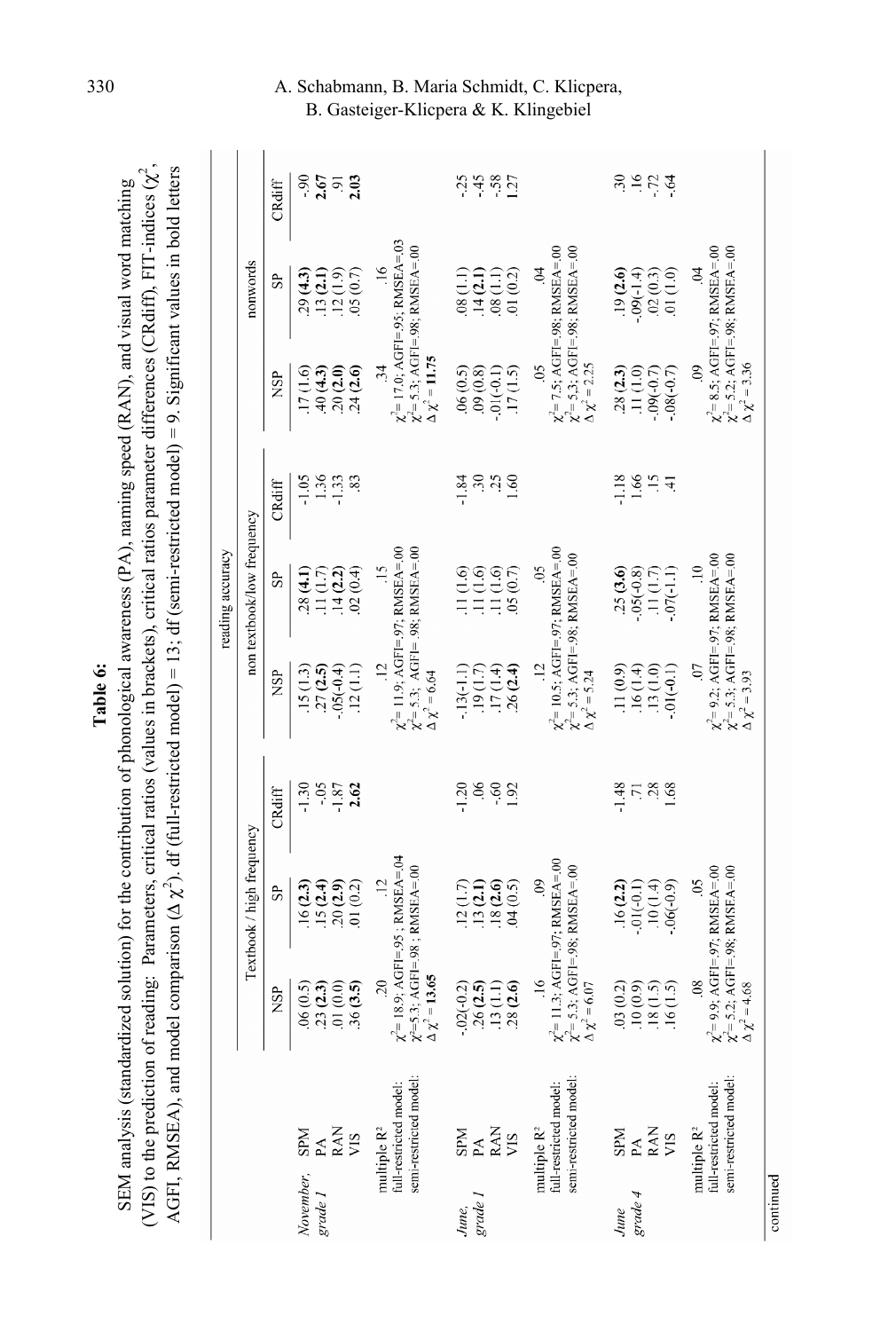|               |                | CRdiff       | $-1.64$<br>-82<br>-<br>$\frac{5}{4}$                         |                                                                                              | $\frac{0}{1}$ .25<br>1.08<br>$\overline{5}$                                             |                                                                                                                         |
|---------------|----------------|--------------|--------------------------------------------------------------|----------------------------------------------------------------------------------------------|-----------------------------------------------------------------------------------------|-------------------------------------------------------------------------------------------------------------------------|
|               | nonwords       | $\mathbf{e}$ | .30(4.4)<br>$.08(-1.3)$<br>0.03(0.4)<br>.11(1.6)             | $\chi^2$ = 10.8; AGFI=.97; RMSEA=.01<br>$\chi^2$ = 5.0; AGFI=.98; RMSEA=.00                  | $.10(1.5)$<br>$.03(-0.5)$<br>$.22(3.2)$<br>$.04(0.6)$                                   | $\chi'$ = 7.8; AGFI = 98; RMSEA = 01<br>$\chi^{\!\scriptscriptstyle L\!}$ = 5.0; AGFI=.98; RMSEA=.01<br>$\overline{08}$ |
|               |                | <b>NSP</b>   | .09(0.8)<br>.11(0.9)<br>.11(0.9<br>$-0.06(-0.7)$             | $\Delta \chi^2 = 5.79$<br>$\widetilde{50}$                                                   | $.03(-0.3)$<br>$\begin{array}{c} .03~(0.3) \\ .21~(1.7) \\ .20~(1.7) \end{array}$       | $\Delta \chi^2 = 2.84$<br>$0$ .                                                                                         |
|               |                | CRdiff       | $\frac{1}{1}$<br>1.50<br>$\ddot{\cdot}$                      |                                                                                              | $-1.86$<br>$-42$<br>45<br>127                                                           |                                                                                                                         |
| reading speed | low frequency  | $\mathbf{s}$ | .25(3.6)<br>$-.06(-0.9)$<br>.08(1.2)<br>.15(2.2)             | $\chi^2$ = 5.0; AGFI=.98; RMSEA=.00<br>$\chi^2 = 9.5$ ; AGFI=.97; RMSEA=.01                  | $\begin{array}{c} 20 (2.9) \\ 08 (1.3) \\ 27 (4.0) \end{array}$<br>$-01(-0.1)$          | $\chi^2$ = 10.8; AGFI=.97; RMSEA=.02<br>$\chi$ = 5.0; AGFI=.98; RMSEA=.00<br>16                                         |
|               |                | <b>NSP</b>   | 14(1.2)<br>.02(0.2)<br>.13(1.1)<br>13(1.0                    | $\overline{C}$<br>$\Delta \chi^2 = 4.53$                                                     | $.03(-0.2)$<br>$\begin{array}{c} .15 \ (1.4) \\ .22 \ (1.8) \\ .16 \ (1.4) \end{array}$ | $\overline{08}$<br>$\Delta \chi^2 = 5.86$                                                                               |
|               |                | CRdiff       | $-1.18$<br>49<br>$-63$<br>$\tilde{\cdot}$                    |                                                                                              | <u> နီ ၁ ၁ ခု</u><br>၁ - ၁ ခု                                                           |                                                                                                                         |
|               | high frequency | SP.          | $\frac{10(1.6)}{27(4.0)}$<br>$-.08(-1.3)$<br>$(6.1)$ \$1.    | $\chi^2$ = 9.7: AGFI=.97: RMSEA=.01<br>$\chi^2$ = 5.0; AGFI=.98; RMSEA=.00<br>$\frac{13}{2}$ | $\begin{array}{c} .25 \ (3.6) \\ .07 \ (1.1) \\ .21 \ (3.2) \end{array}$<br>$.02(-0.2)$ | $\chi^2$ = 16.8; AGFI= 95; RMSEA= 03<br>$\chi' = 4.9$ ; AGFI=.98; RMSEA=.00                                             |
|               |                | NSP          | .11(0.9)<br>.16(1.3)<br>10(0.8)<br>.09(0.8)                  | $\overline{0}$ .<br>$\Delta \chi^2 = 4.73$                                                   | $-.04(-0.4)$<br>$07(0.6)$<br>$22(1.9)$<br>$30(2.8)$                                     | $\Delta \chi^2 = 11.88$<br>$\frac{13}{2}$                                                                               |
|               |                |              | $\begin{array}{l} \tt SRM \\ \tt PAN \\ \tt RAN \end{array}$ | multiple $R^2$<br>full-restricted model:<br>semi-restricted model                            | $\begin{array}{lcl} \texttt{SPM} \\ \texttt{PAM} \\ \texttt{RAN} \end{array}$           | full-restricted model:<br>semi-restricted model                                                                         |
|               |                |              | June,<br>grade 1                                             |                                                                                              | June,<br>grade 4                                                                        | multiple $\mathbb{R}^2$                                                                                                 |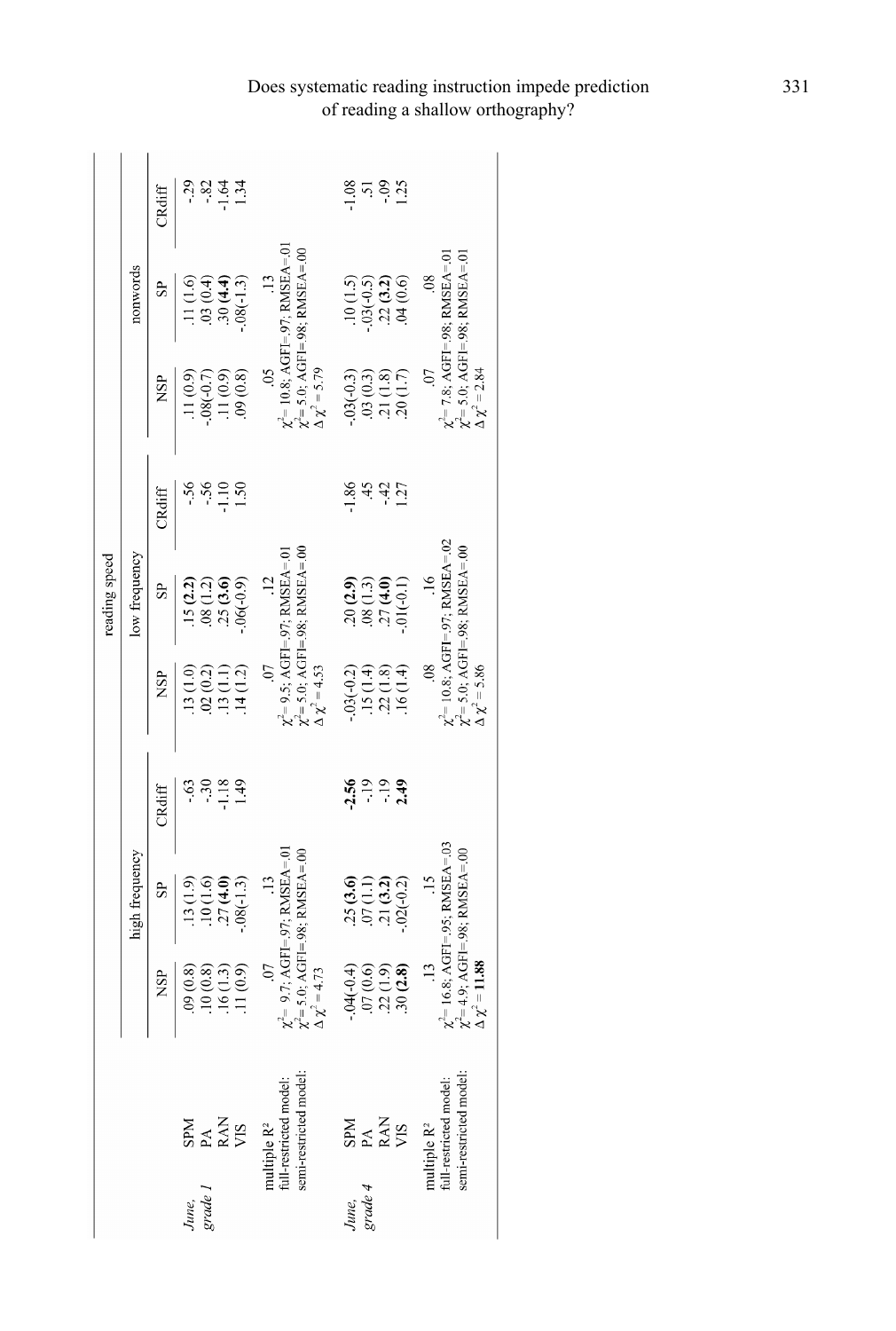For the later stages of reading achievement (i.e. end of grades one and four), no significant differences in the predictors were found according to the comparison of the global model fit for restricted and semi-restricted models, and according to the  $CR<sub>diff</sub>$ . However, VIS appeared by trend to be a better predictor for all reading measures in NSP than in SP classes.

*Reading speed:* For reading speed, with one exception (see below), no significant differences in the contribution of single BISC predictors could be found in terms of global model fit and  $CR_{\text{diff}}$ . Nevertheless, two sets of results are still worth mentioning. First, for all measures of reading speed, RAN was a better predictor than PA. It also appeared to be the only BISC factor that contributed to the prediction of reading. In the SP group, RAN was significant for all measures. Second, for VIS, the same tendency was found as with reading accuracy: Children in NSP classes tended to rely more on early visual pattern matching competencies than their peers in SP classes. For high frequency words in grade four, this difference was significant according to model comparison and CR<sub>diff</sub>.

#### **Summary and discussion**

The aim of this study was to explore the influence of instruction on the prediction of reading by comparing extreme groups based on the material teachers used. We hypothesized that reading skills, and hence the prediction of reading, are strongly influenced by the systematics of letter-to-sound instruction at early stages of reading achievement. In support of this hypothesis we found the following main results:

- 1) When *reading accuracy* was taken as measure, the multiple R²s were considerably higher for NSP than for SP, particularly when the demands on phonological decoding were high (i.e. nonwords). When the demands on phonological decoding were low (or when lexical reading was possible) children in NSP classes relied on their visual skills (i.e. on a visual word matching strategy).
- 2) The prediction of individual reading problems (classificatory analysis), with reading accuracy as criterion, was consistently better for NSP than for SP.
- 3) When *reading speed* was taken as measure, there were hardly any reliable differences in the predictive strength of the three components PA, RAN, and VIS between SP and NSP. Yet, NSP tended more to rely on visual word matching strategies.

The interpretation of this pattern is relatively clear if the development of reading *accuracy* in the group of children "at risk" in SP and NSP is considered. Our results showed clearly that in SP classes, children with initial little PA had a better chance to catch up and even develop appropriate phonological skills via reading and reading instruction than their peers in NSP. In fact, children "at risk" according to the Bielefelder Screening read on average 61% nonwords correctly in November of grade one in the SP group, while the percentage in NSP was only 20%. Further support to the idea, that phonological skills are primarily "instruction-induced" emerged from an additional analysis. In a subsample, children "at risk" in SP performed even better than children "not at risk" in NSP on a phoneme substitution task in November of grade one. The latter accomplished 47% of the items, while the average score for the SP risk group was 53% (with the NSP risk group accomplishing only 26% of the items). On the other hand, when the demands on phonological recoding were lower, no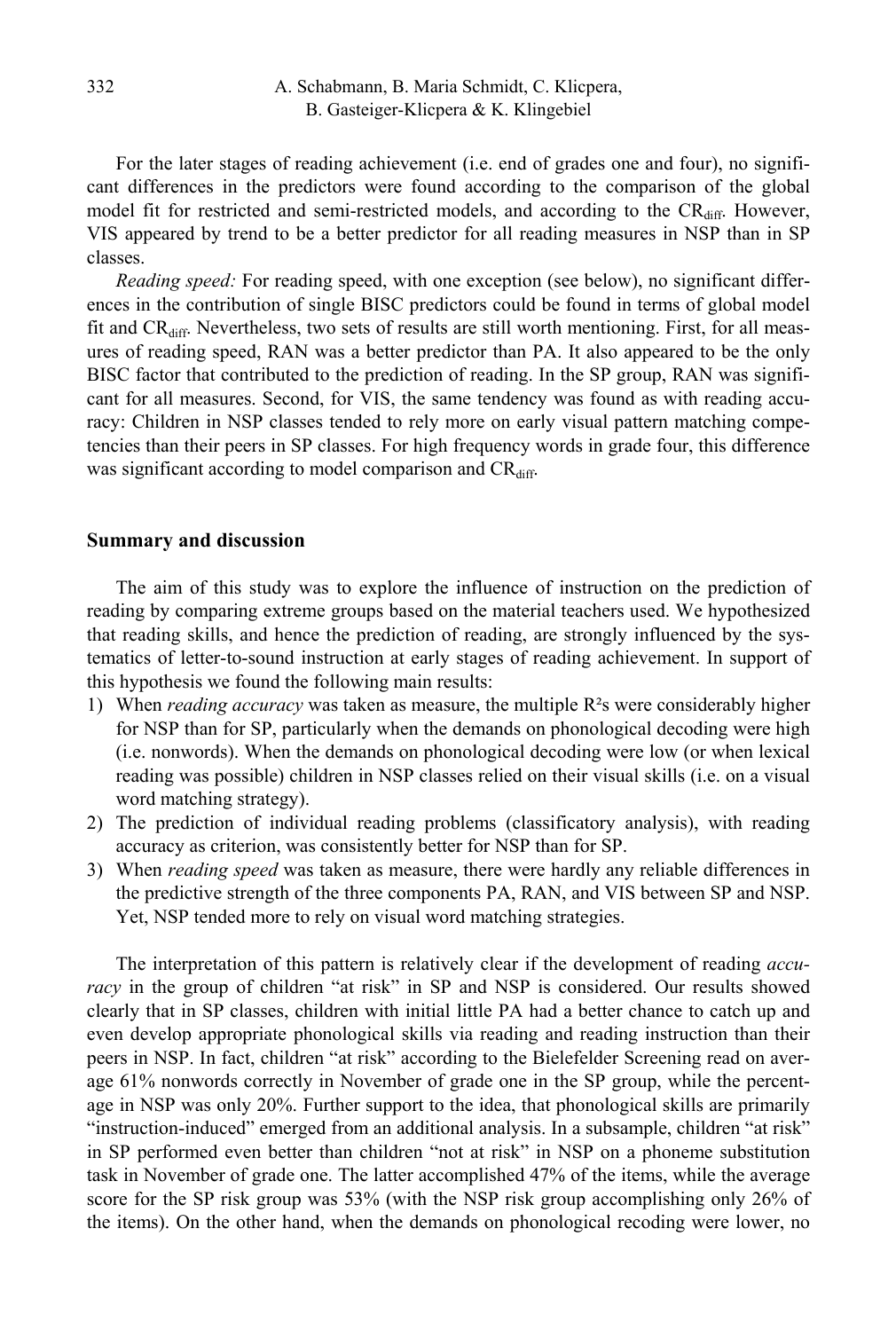differences in the reading scores between NSP and SP were found. Children in NSP relied more on their visual skills to "identify" target words. From this pattern, we concluded a strong influence of the reading instruction on phonological and probably none on visual components (although the predictive strength of VIS was considerably lower for SP than NSP). However, although we cannot provide any direct measures of VIS in grade one or later, we believe that rather than developing "instruction induced" visual skills, children in SP do simply not rely on a visual word matching strategy in favour of more efficient decoding strategies. Concerning RAN, it is interesting that this measure was predictive for words in SP but not in NSP in grade one in November. In our point of view, this finding is best interpreted in the way that (1) RAN is not touched by reading instruction (and therefore might not reflect orthographic processing) and (2) RAN influences reading primarily if basic phonological competencies are already developed. The first point can also be supported by the results for reading speed (see below); the second is consistent with the self-teaching hypothesis (Jorm & Share, 1983) where basic decoding skills are assumed as "starting point" for skilled automatic reading. Furthermore, RAN becomes increasingly important for wordreading over time, particularly in the NSP group, i.e. when – after a delay of several months – appropriate decoding skills are finally developed in this group.

From all our findings it is obvious that differences between SP and NSP in prediction of reading accuracy do not persist: Until the end of grade one, children in NSP caught up in their decoding competencies. We argued that this might be a consequence of the simplicity with which letter-to-sound mapping skills can be acquired in relatively regular orthographies even without direct and systematic instruction. Combined with this, a self teaching mechanism sensu Jorm and Share (1983) could be induced just by reading experience. However, this process may take somewhat longer for poor readers and readers "at risk". In our study no instruction effects were found in the long-run.

For reading *speed*, no differences between NSP and SP were found concerning the predictive strength both of PA and RAN. With reading accuracy, children in NSP tended to rely more on their visual word matching skills.

RAN was consistently a predictor, but not PA. This is consistent with the results reported by Landerl and Wimmer (2008) and earlier findings in transparent orthographies (but different from most findings in phonologically opaque orthographies such as English). In these studies, PA was only a predictor for early stages of reading instruction, while RAN remained important, when reading speed was used as criterion. Landerl and Wimmer (2008) discussed whether this pattern appeared due to the fact that a new PA task was used in their study where participants did not have to segment phonemes independently, but had to imitate a segmentation modelled by the experimenter. However, by using factor scores of four quite traditional PA tasks we found similar results.

Altogether, we can confirm the position that in regular orthographies PA is rather an indicator of the children's acquisition of the alphabetic principle than a prerequisite (see also Landerl & Wimmer, 2000). The interesting point however is how far PA is still important considering the easiness with which it can be acquired once reading instruction has begun – this might be of predictive strength. A detailed answer to this question must be subject of further research, but the analysis of a subsample of our children, for whom PA measures were conducted at the beginning and end of grade one, demonstrated that November grade one PA is uniquely predictive both for reading accuracy and reading speed at the end of grade one, even if early (November grade one) reading accuracy is controlled for. This effect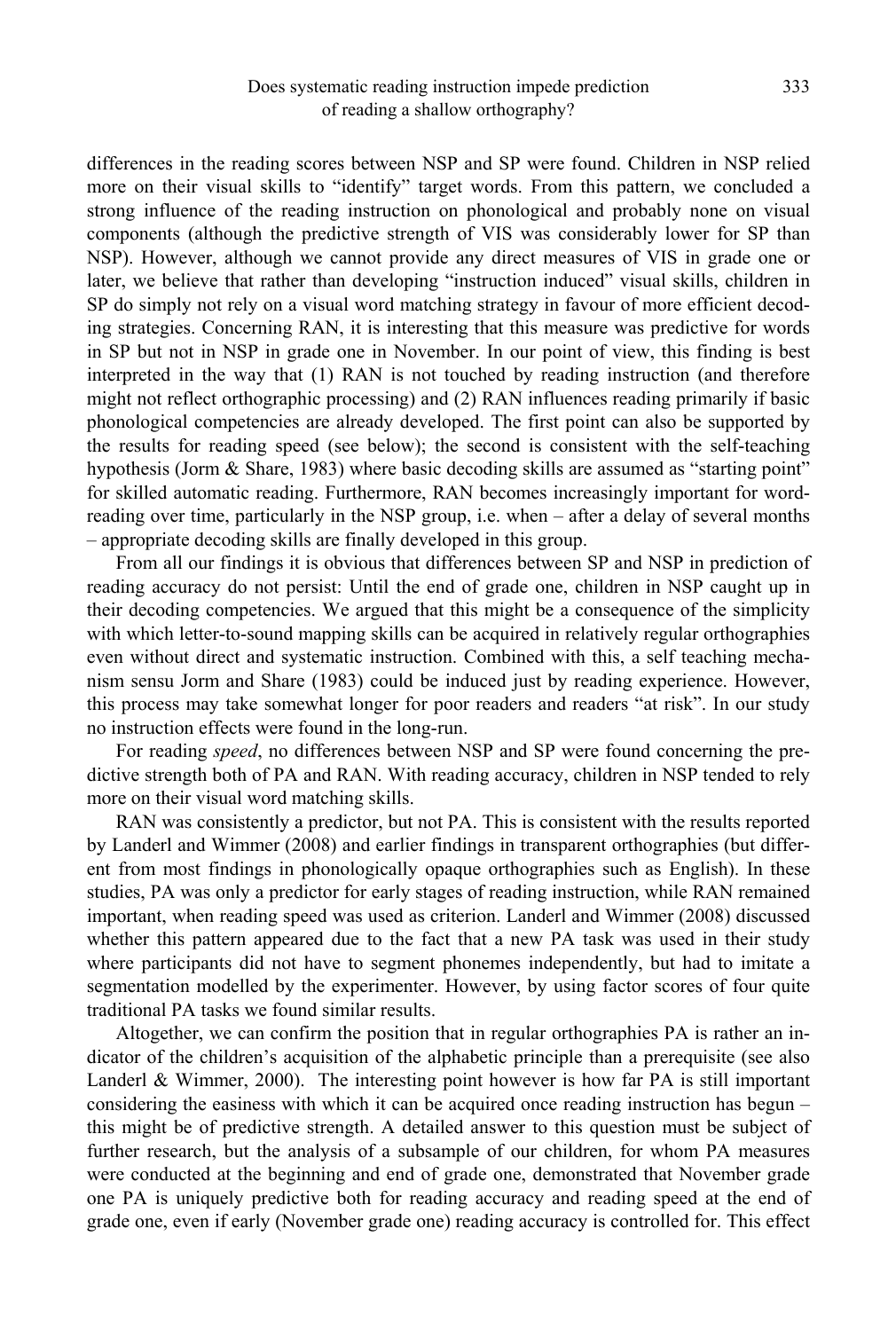appeared for both NSP and SP, but was remarkably stronger for reading accuracy in NSP (NSP:  $\Delta R^2 = 19$ ; SP:  $\Delta R^2 = 04$ ). However, June grade one PA does not contribute any more to reading accuracy in grade two when June grade one reading accuracy is partialled out. From this point of view we can confirm the assumptions that the simplicity of PA-acquisition might be of predictive value for the early stages of learning to read.

To sum up, we must conclude that there was only little success in predicting later reading achievement when using measures of the BISC. Only under specific circumstances, i.e. if there was no systematic letter-to-sound reading instruction, and only at the beginning of reading instruction, the analysis indicated a satisfying prognostic validity with RATZ-indices similar to the ones reported by Jansen et al. (1999). However, in SP the percentage of explained variance in reading accuracy was no more than 12-16% at the beginning of reading instruction, and for both groups it was 8-16% after 4 years of school. But even when reading speed was used as measurement (which might be more successful in measuring reading achievement as German speaking children read close to ceiling when looking at reading accuracy; Klicpera & Schabmann, 1993), similar low percentages (and even lower) were found. Our results on the SP group seem to confirm recent findings concerning the prognostic validity of the BISC. For instance, Marx and Weber (2006) reported RATZ-indices of 33% in grade one and 16% in grade four, for reading *speed*. Our findings complement these results by helping to clarify the role of reading instruction.

We argued from a theoretical perspective that the combination of a systematic phonic instruction *and* a shallow orthography would make prediction difficult. Thus, although our study only looked at German speaking children, we believe that our results concerning the influence of reading instruction on the prediction of reading skills might be generalizable to other transparent orthographies such as Dutch, Greek, Spanish and Italian (see e.g. Seymour, Aro & Erskine, 2003 for an overview of orthographic regularity). It is, however, difficult to value our results from a more "practical" perspective. On the one hand, children need good reading instruction, especially initially poor readers who must catch up. From this point of view, our results seem satisfying. On the other hand the early detection of children "at risk" is important in terms of early intervention, and our findings are clearly discouraging in this regard. From our theoretical perspective we must conclude, that sufficiently reliable predictors are thus far not available. We hence think that it might be more promising to predict reading success or reading failure as soon as possible *after the beginning of reading instruction*. We believe that currently a reliable identification of children at risk shortly after the beginning of reading instruction will be more helpful to most children than an unreliable one in kindergarten. Also, it might be easier to incorporate an early screening in school rather then kindergarten as reading still is a "task that is learned in school". For an effort to develop a method of early testing (three months after the beginning of reading instruction) see Klicpera, Humer, Gasteiger-Klicpera and Schabmann (2008).

*Finally we must address some* noteworthy limitations in our study. First, due to the longitudinal design of our study that was carried out as a field study taking place in schools, only extreme groups could be compared. NSP and SP are unequally distributed in our sample, but this may reflect the proportion in the population (although no exact data about this issue are available to our best knowledge). It should clarified at this point that the objective of our study was not to discuss the advantages or disadvantages of SP and NSP respectively; instead, we aimed to provide explanations of why the prediction of reading (particularly from early PA measures) is difficult when a shallow orthography and a systematic letter-to-sound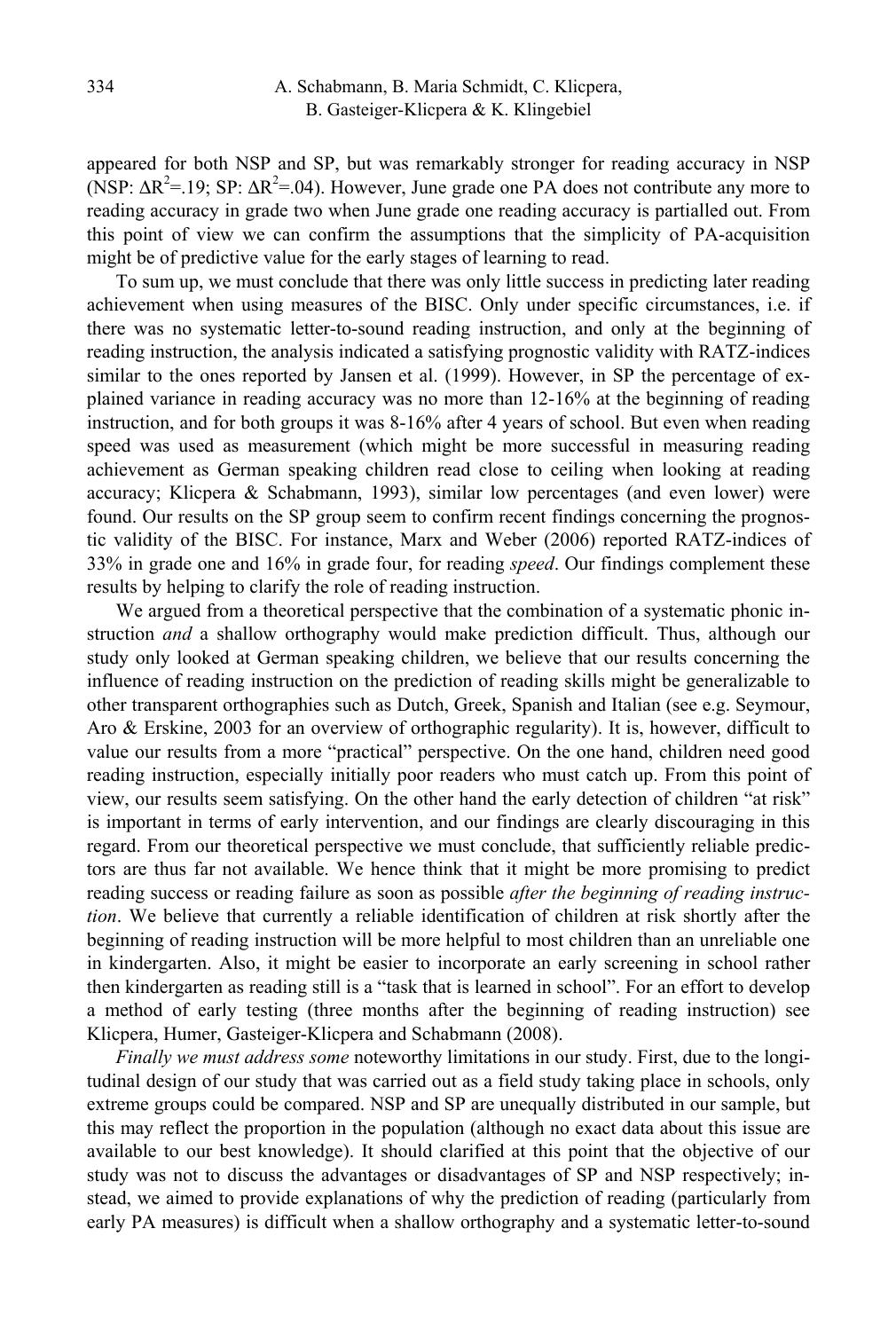reading instruction are involved (e.g. Marx and Weber, 2006). From this point of view, the fact that NSP is by far the less frequently used method of reading instruction is most likely of minor importance for our findings.

Even though we believe that our classification was well justified, there might be instructional markers which we could not assess appropriately. We do not know *exactly* to which extent additionally letter-to-sound exercises were given in our classes and how they looked like in detail. Our questionnaire could only roughly cover all activities during reading instruction. However, as mentioned above, the criteria used for the identification of SP and NSP seem feasible according to earlier work (e.g. Schabmann, 2007). Furthermore, the results presented for the early stages of reading acquisition (November grade one) justify the rationale of our method. The observed pattern of reading development is theoretically wellgrounded, and shows remarkable and well interpretable differences between SP and NSP.

Perhaps more important from a "practical" perspective is that we only assessed predictor tasks that were used in the BISC. Therefore, our results might not be generalizable to other tasks, particularly different PA tasks as the ones used by Landerl and Wimmer (2008) which perhaps are closer to the underlying construct of PA and easier for preschoolers. On the other hand, most of the tasks are theoretically established and repeatedly used in literature. Hence, we strongly believe that our results show a more general problem (i.e. the prediction of possible reading success and failure before the beginning of reading instruction) rather than problems which are linked to the particular instrument which we used in this study.

# **References**

Arbuckle, J. L. (2006). *Amos 7.0* [Computer Software]. Chicago: Smallwater.

- Baayen, R. H., Piepenbrock, R., & Gulikers, L. (1995). *The CELEX lexical database* (CD-ROM). Philadelphia, PA: Linguistic Data Consortium, University of Pennsylvania.
- Bishop, A. G. (2003). Prediction of first-grade reading achievement: A comparison of fall and winter kindergarden screenings. *Learning Disability Quarterly, 26,* 189-200.
- Blachmann, B. A. (1984). Relationship of rapid naming ability and language analysis skills to kindergarten and first-grade reading achievement. *Journal of Educational Psychology*, *76,*  610-622.
- Bowers, P. G., & Swanson, L. B. (1991). Naming speed deficits in reading disability: Multiple measures of a singular process. *Journal of Experimental Child Psychology, 51,* 195-219.
- Bowers, P. G., & Wolf, M. (1993). Theoretical links among naming speed, precise timing mechanisms and orthographic skill in dyslexia. *Reading and Writin*g, 5, 69-85.
- Bowers, P. G. (1995). Tracing symbol naming speed's unique contributions to reading disabilities over time. *Reading and Writing: An Interdisciplinary Journal, 7,* 189-216.
- Bradley, L., & Bryant, P. (1985). *Rhyme and reason in reading and spelling*. Ann Arbor: The University of Michigan Press.
- Bryant, P., Bradley, L., MacLean, M., & Crossland, J. (1989). Nursery rhymes, phonological skills and reading. *Journal of Child Language, 16,* 407-428.
- Byrne, B. M. (2001). *Structural equation modelling with AMOS: Basic concepts, applications, and programming*. New Jersey: Lawrence Erlbaum Association.
- Caravolas, M., Volín, J., & Hulme, C. (2005). Phoneme awareness is a key component of alphabetic literacy skills in consistent and less consistent orthographies: Evidence from Czech and English children. *Journal of Experimental Child Psychology, 92,* 107-139.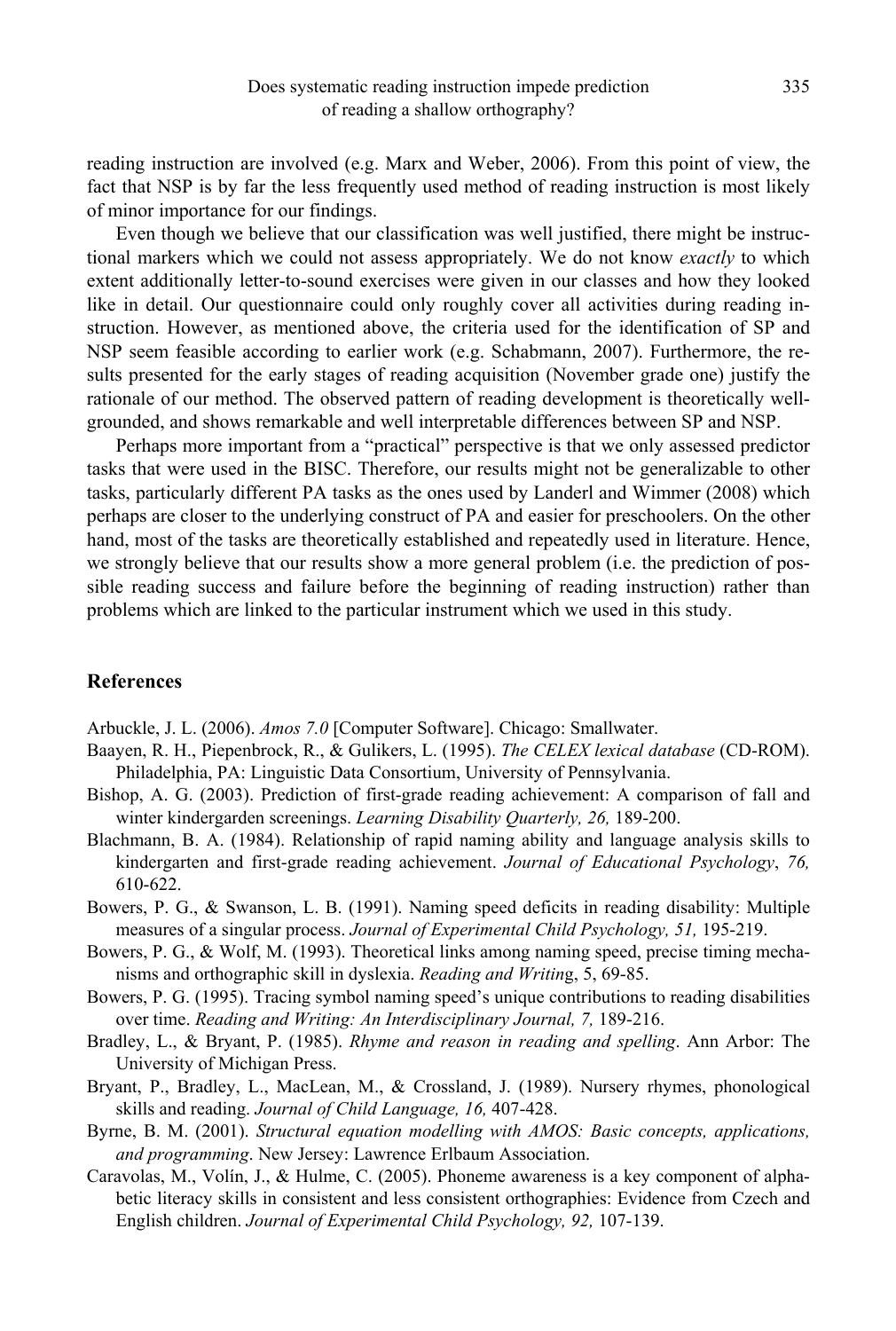- Compton, D. L., DeFries, J. C., & Olson, R. K. (2001). Are RAN- and phonological awarenessdeficits additive in children with reading disabilities? *Dyslexia, 7,* 125-129.
- Cornwall, A. (1992). The relationship of phonological awareness, rapid naming, und verbal memory to severe reading and spelling disability. *Journal of Learning Disabilities, 25,* 532- 538.
- Cossu, G., Shankweiler, D., Liberman, I. Y., Katz, L., & Tola, G. (1988). Awareness of phonological segments and reading-ability in Italian children. *Applied Psycholinguistics, 9,* 1-16.
- Ehri, L. C. (1993). Commentary on Marx, Jansen Mannhaupt and Skowronek: The Bielefeld Screening Battery to predict reading and spelling difficulties. In H. Grimm & H. Skowronek (Eds.), *Language acquisition problems and reading disorders: Aspects of diagnosis and intervention* (pp. 234-255). Berlin: Walter de Gruyter.
- Ferdinand, W. (1970). *Über die Erfolge des ganzheitlichen und synthetischen Lese- (Schreib)unterrichts in der Grundschule* (Achievements of whole word and synthetic writing instruction in elementary school). Verlag Neue Deutsche Schule, Essen.
- Georgiou, G. K., Parrila, R., Kirby, J. R., & Stephanson, K. (2008). Rapid naming components and their relationship with phonological awareness, orthographic knowledge, speed of processing, and different reading outcomes. *Scientific Studies of Reading, 12,* 325-350.
- Holzinger, F. (1964). *Leistungserhebung auf der vierten Schulstufe* (Skill examination in fourth grade). Leykam, Graz and Vienna.
- Jansen, H., Mannhaupt, G., Marx, H., & Skowronek, H. (1999). *Bielefelder Screening zur Früherkennung von Lese- und Rechtschreibschwierigkeiten* (The Bielefeld Screening Battery to predict reading and spelling difficulties) (BISC). Handanweisung (Testmanual). Göttingen: Hogrefe.
- Jorm, A. F., & Share, D. L. (1983). Phonological recoding and reading acquisition. *Applied Psycholinguistics, 4,* 103-147.
- Kail, R., Hall, L. K., & Caskey, B. J. (1999). Processing speed, exposure to print, and naming speed. *Applied Psycholinguistics, 20,* 303-314.
- Kirby, J. R., Parrila, R., & Pfeiffer, S. L. (2003). Naming speed and phonological awareness as predictors of reading development. *Journal of Educational Psychology, 80,* 437-447.
- Klicpera, C., & Schabmann, A. (1993). Do German-speaking children have a chance to overcome reading and spelling difficulties? *European Journal of Psychology of Education, 3,* 307-323.
- Klicpera, C., & Gasteiger-Klicpera, B. (1994). Die langfristige Entwicklung der mündlichen Lesefertigkeit bei guten und schwachen Lesern (The longterm development of oral reading skills in good and poor achieving readers). *Zeitschrift für Entwicklungspsychologie und Pädagogische Psychologie, 26,* 278-290.
- Klicpera, C., Humer, R., Gasteiger-Klicpera, B., & Schabmann, A. (2008). *WFT Wiener Früherkennungstest.* Leselehrgangspezifisches Verfahren zur Früherkennung von Kindern mit Lese- und Rechtschreibschwierigkeiten im Schuleingangsbereich. (*Viennese Early Diagnosis Test*. A schoolbook based method for the early dedection of children with reading and spelling difficulties) Wien: Verlag E. Dorner.
- Kratzmeier, H., & Horn, R. (1988). *RAVEN-Matrizen-Test. Standard Progressive Matrices (SPM)* (2. erweiterte und überarbeitete Aufl.). Weinheim: Beltz.
- Landerl, K., & Wimmer, H. (2000). Deficits in phoneme segmentation are not the core problem of dyslexia: Evidence from German and English children. *Applied Psycholinguistics, 21,* 243- 262.
- Landerl, K., & Wimmer, H. (2008). Development of word reading fluency and spelling in a consistent orthography: An 8-year follow-up. *Journal of Educational Psychology, 100,* 150- 161.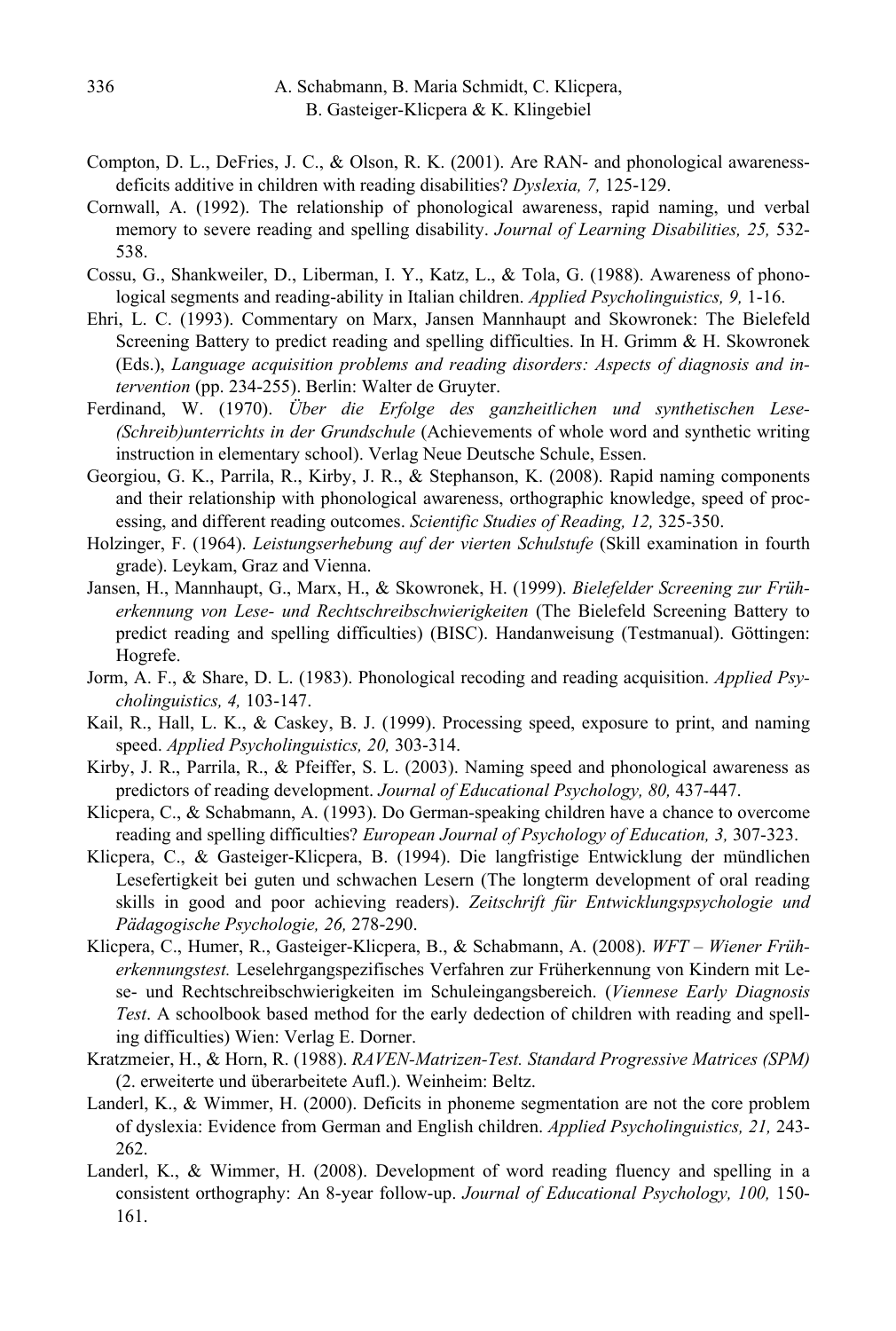- Manis, F. R., Doi, L. M., & Badha, B. (2000). Naming speed, phonological awareness, and orthographic knowledge in second graders. *Journal of Learning Disabilities, 33,* 325-333.
- Marx, H. (1985). *Aufmerksamkeitsverhalten und Leseschwierigkeiten* (Attention and reading difficulties). Weinheim: VCH-Verlagsgesellschaft.
- Marx, P., & Weber, J. (2006). Vorschulische Vorhersage von Lese- und Rechtschreibschwierigkeiten. (Preschool prediction of reading and spelling difficulties.) *Zeitschrift für Pädagogische Psychologie, 20*(4), 251-259.
- McBride-Chang, C., & Manis, F. R. (1996). Structural invariance in the associations of naming speed. Phonological awareness, and verbal reasoning in good and poor readers: A test of the double deficit hypothesis. *Reading and Writing: An Interdisciplinary Journal, 8,* 323-339.
- Moll, K., Fussenegger, B., Willbuger, E., & Landerl, K. (2009). RAN is not a measure of orthographic processing. Evidence from the asymmetric german orthography. *Scientific Studies of Reading, 13*(1), 1-25.
- Morais, J., Alegria, J., & Content, A. (1987). The relationship between segmental analysis and alphabetic literacy: An interactive view. *Cahiers de Psychologie Cognitive, 7*, 415-439.
- Müller, H. (1964). *Methoden des Erstleseunterrichts und ihre Ergebnisse*. (Methods of elementary reading instruction and their results). Meisenheim.
- Müller, R. (1965). Rechtschreibung und Fehleranalyse (Spelling and error analysis). *Schule und Psychologie, 12,* 161-173.
- Neuhaus, G. F., & Swank, P. R. (2002). Understanding the Relations between RAN Letter Subtest Components and Word Reading in First-Grade Students. *Journal of Learning Disabilities, 35*(2), 158-174.
- Parilla, R., Kirby, J. R., & McQuarrier, L. (2004). Articulation rate, naming speed, verbal shortterm memory, and phonological awareness: Longitudinal predictors of early reading development? *Scientific Studies of Reading, 8,* 3-26.
- Patel, T., Snowling, M., & de Jong, P. (2004). A cross-linguistic comparison of children learning to read in English and in Dutch. *Journal of Educational Psychology, 96,* 785-797.
- Plickat, H. (1983). *Der deutsche Grundwortschatz* (German basic vocabulary). Weinheim: Beltz.
- Schabmann, A., & Kabicher, R. (2007). Auswirkungen früher Leseschwierigkeiten Leseverständnis, Leseverhalten und Einstellungen zum Lesen am Ende der Grundschulzeit. (The effects of reading difficulties: reading comprehension, reading bahaviour, and attitudes toward reading at the end of primary school) *Heilpädagogische Forschung, 23*(3), 155-166.
- Schabmann, A. (2007). Erstleseunterricht und Lese-Rechtschreibleistungen Ergebnisse einer Wiener Längsschnittuntersuchung. (Primary reading instruction and reading/spelling achievement – findings of a Viennese longitudinal study). In G. Schulte-Körne (Eds.), *Legasthenie und Dyskalkulie in Wissenschaft, Schule und Gesellschaft* (pp. 59-70). Verlag D. Winkle, Bochum.
- Schatschneider, C., Francis, D. J., Carlson, C. D., Fletcher, J. M., & Foorman, B. R. (2004). Kindergarten prediction of reading skills: A longitudinal comparative analysis. *Journal of Educational Psychology, 96,* 265-282.
- Schubenz, S. (1966). Soll am Beginn des Rechtschreib- (und Lese-) Unterrichts die Synthese oder die Analyse der Texteinheiten betont werden? (Should the synthesis or analysis of text units be emphasized at the beginning of spelling (and reading) instruction?) *Schule und Psychologie, 13,* 39-45.
- Seymour, P. H. K., Aro, M., & Erskine, J. M. (2003). Foundation literacy acquisition in European orthographies. *British Journal of Psychology, 94,* 143-174.
- Spring, C., & Davis, J. M. (1988). Relations of digit naming speed with three components of reading. *Applied Psycholinguistics, 9,* 315-334.